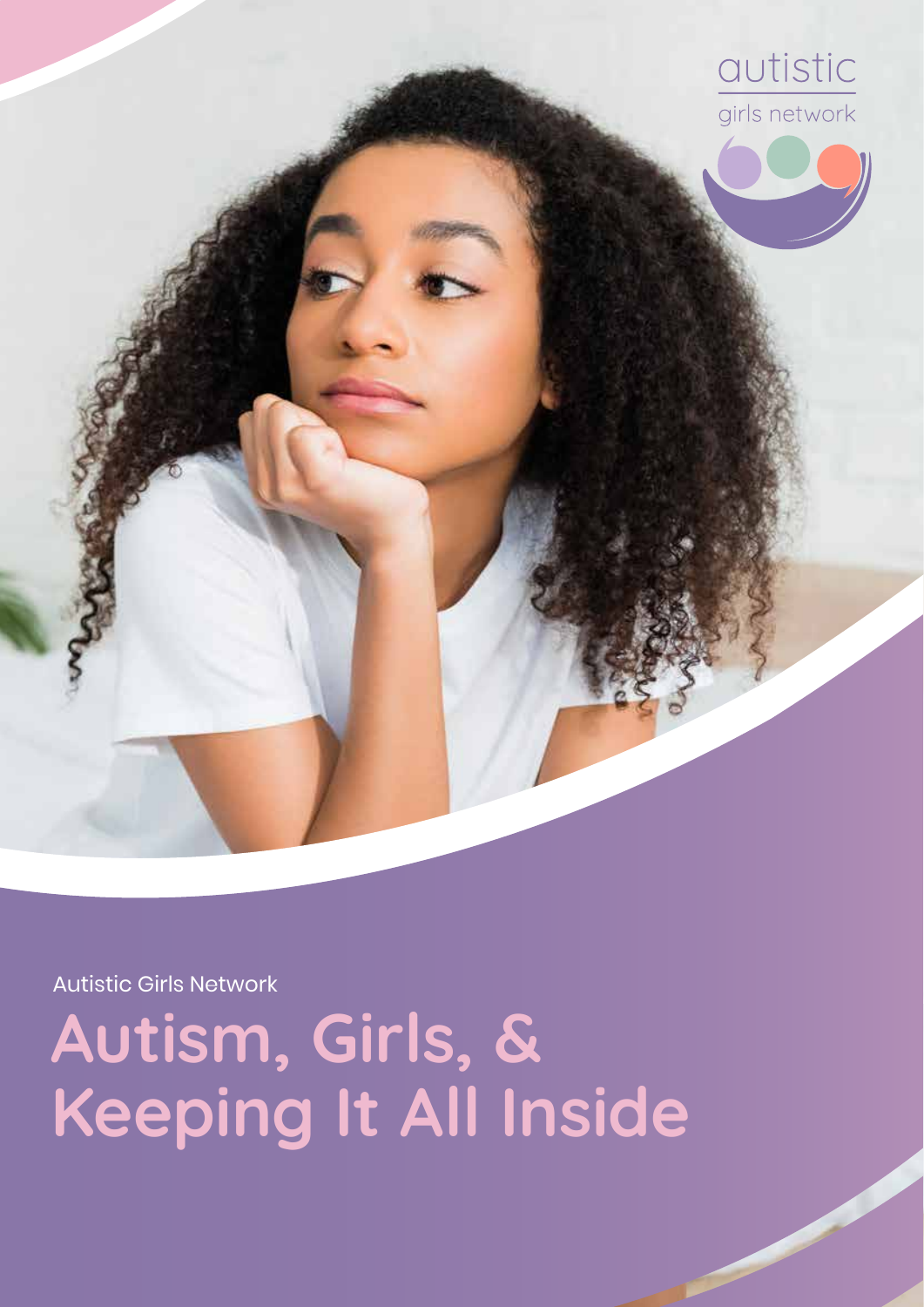

#### **First published in 2022 by Autistic Girls Network**

www.autisticgirlsnetwork.org

ISBN: 978-1-3999-1659-2

©Autistic Girls Network 2022

The right of Autistic Girls Network to be identified as the author of this book has been asserted by them in accordance of the Copyright, Designs and Patents Act, 1988. All rights reserved.

No part of this publication may be reproduced, stored in a retrieval system or transmitted by any means including photocopying, electronic, mechanical, recording or otherwise without prior written consent to the publisher.

No liability shall be attached to the author, the copyright holder or the publishers for loss or damage of any nature suffered as a result of reliance on the reproduction of any contents of this publication or any errors or omissions in its contents.

Registered Charity No. 1196655

A catalogue record of this publication is available from the British Library.

**From Autistic Girls Network, January 2022**

**Authors:** 

- **• Cathy Wassell, CEO Autistic Girls Network**
- **• Emily Burke, Trustee of Autistic Girls Network**

**With thanks to our contributors:** 

**Reena Anand, Dr Paula Clarke, Warda Farah, Claire Farmer, Dr Judith Hebron, Dr Wenn Lawson, Victoria Lynn, Andrew McDonald, Trudi Rainsberry, Dr Elizabeth Shea, Holly Smale, Sarah Wild, and the pupils of Limpsfield Grange.**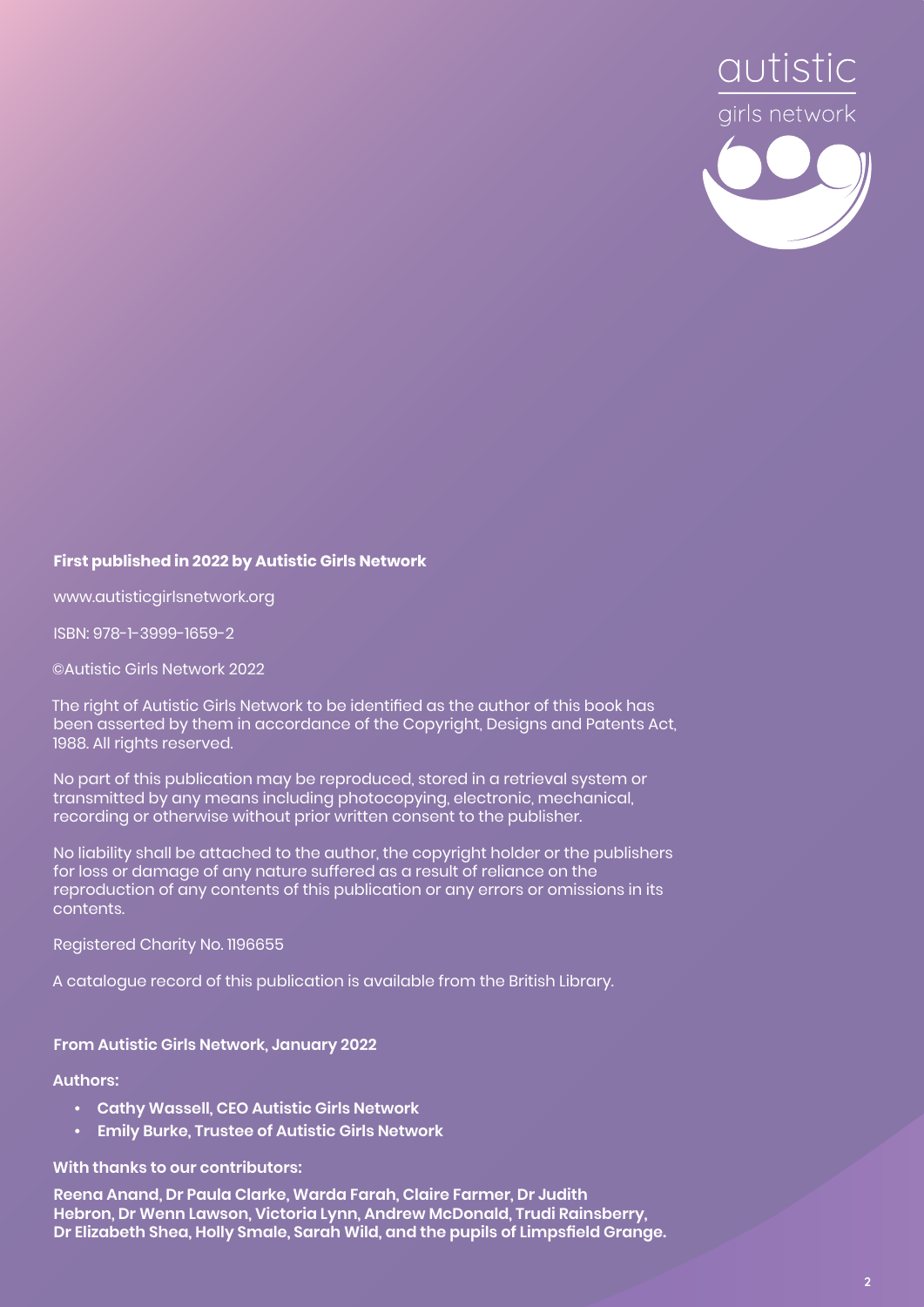# **Contents**

Autism, Girls and Keeping it All Inside **Diagnosis** Processing Differences What may differ for girls What to look out for in an internal presentation of autism What it's like to be undiagnosed for decades Problems with diagnosis What happens when not recognised Co-Occurrence with Eating Disorders **School** Why we'd like autism to be recognised before secondary school Current Research with School Staff Sex Education should be tailored for autistic young people Exploring autism with autistic girls and teenagers Being diagnosed in adulthood Ethnicity and Autism Gender and Autism The future What AGN would like to see happen References

**3**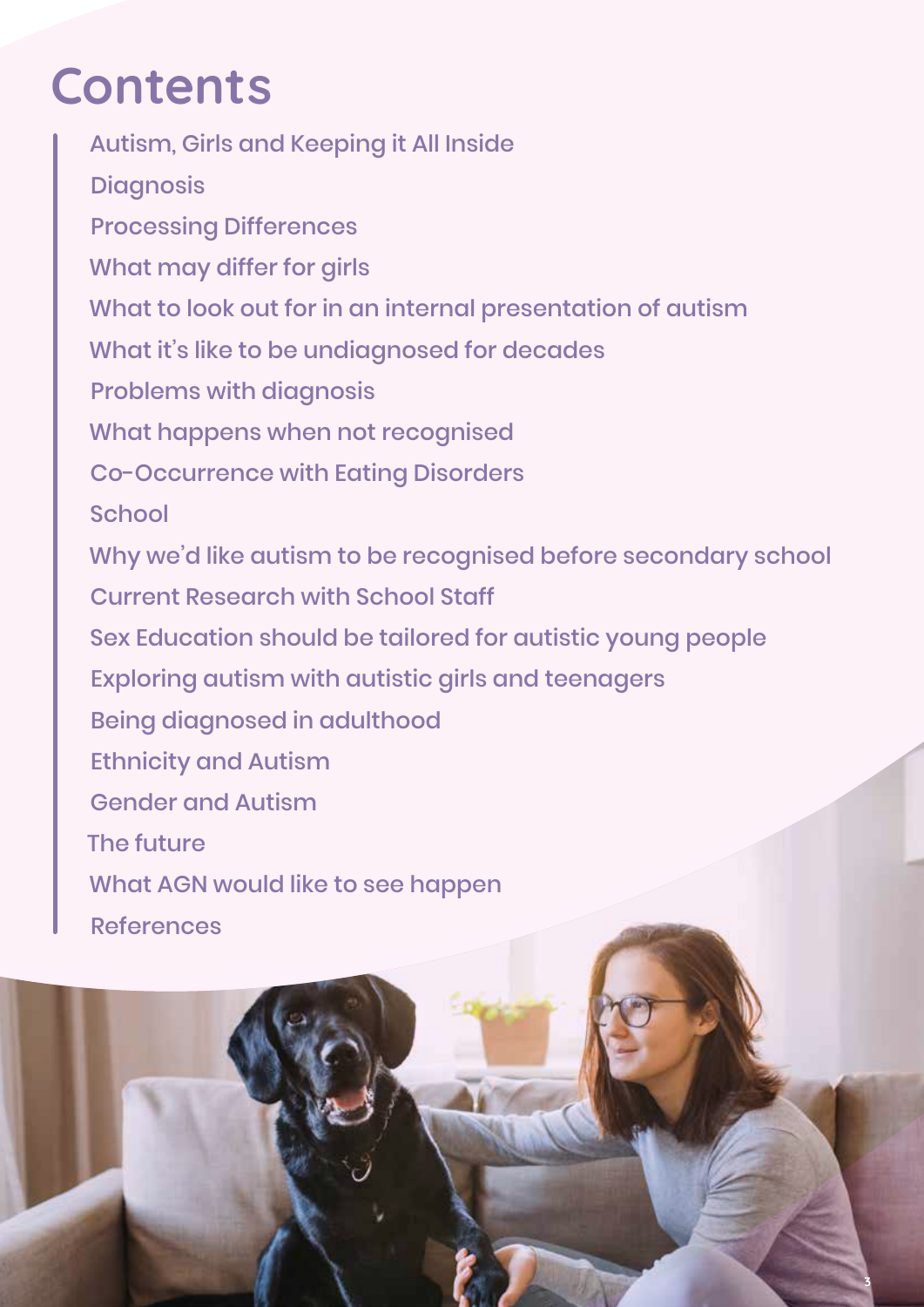# **Autism, Girls & Keeping it All Inside**

The topic of autism and girls has been much discussed in recent years, but while many are aware that girls may present differently, there is widespread misunderstanding about exactly how. This is a huge issue because autistic girls (and those who present in the same way) are being missed and outcomes for autistic females are particularly poor.

Official statistics still say that 1 in 100 people in the UK are autistic, but these figures are out of date. Official US figures from the Centers for Disease Control and Prevention (CDC - though autism is neither a disease nor should it be prevented) now say 1 in 44 but this is based on 8 year olds, and as we know all too well at Autistic Girls Network, many people are diagnosed as autistic after the age of 8. Official figures in Northern Ireland are 1 in 22. So all we can really say with certainty is that there are more than you think! This is not because autism has become more prevalent but because it has become better recognised. Girls in the UK are still being diagnosed autistic on average 2-3 years later than boys though (*Russell et al., 2021*). Given what we are coming to understand about the damage a late diagnosis and subsequent camouflaging of autistic traits can do to an autistic person's mental health, confidence and self-esteem, this is a statistic which needs to change fast. But girls aren't diagnosed later because there is a female phenotype of autism (there isn't), they are missed for complex reasons the largest of which are masking and presenting internally.

### **What do we mean by that?**

When we talk about an external presentation of autism, we mean one that is probably more recognisable to the majority of people where the person behaves in a way which is visibly different to their non-autistic peers. They might stim (move, perform an action or make a noise in a repetitive way) by rocking or flapping their hands, they might be non- or minimally-speaking, they might exhibit distressed behaviour. As a generalisation, children brought up as girls don't tend to present that way as much (but some do and if they do, they are probably diagnosed earlier). Their autistic traits (and those of some boys and non-binary young people) are camouflaged and internalised to help them fit in with their peers, which can be a conscious or unconscious decision to avoid the stigma of being autistic. However, masking comes with a high cost in terms of mental health and keeping a strong sense of identity, and it's no coincidence that children and young people who present in an internal way are being diagnosed autistic at the time - and because they have reached breaking point.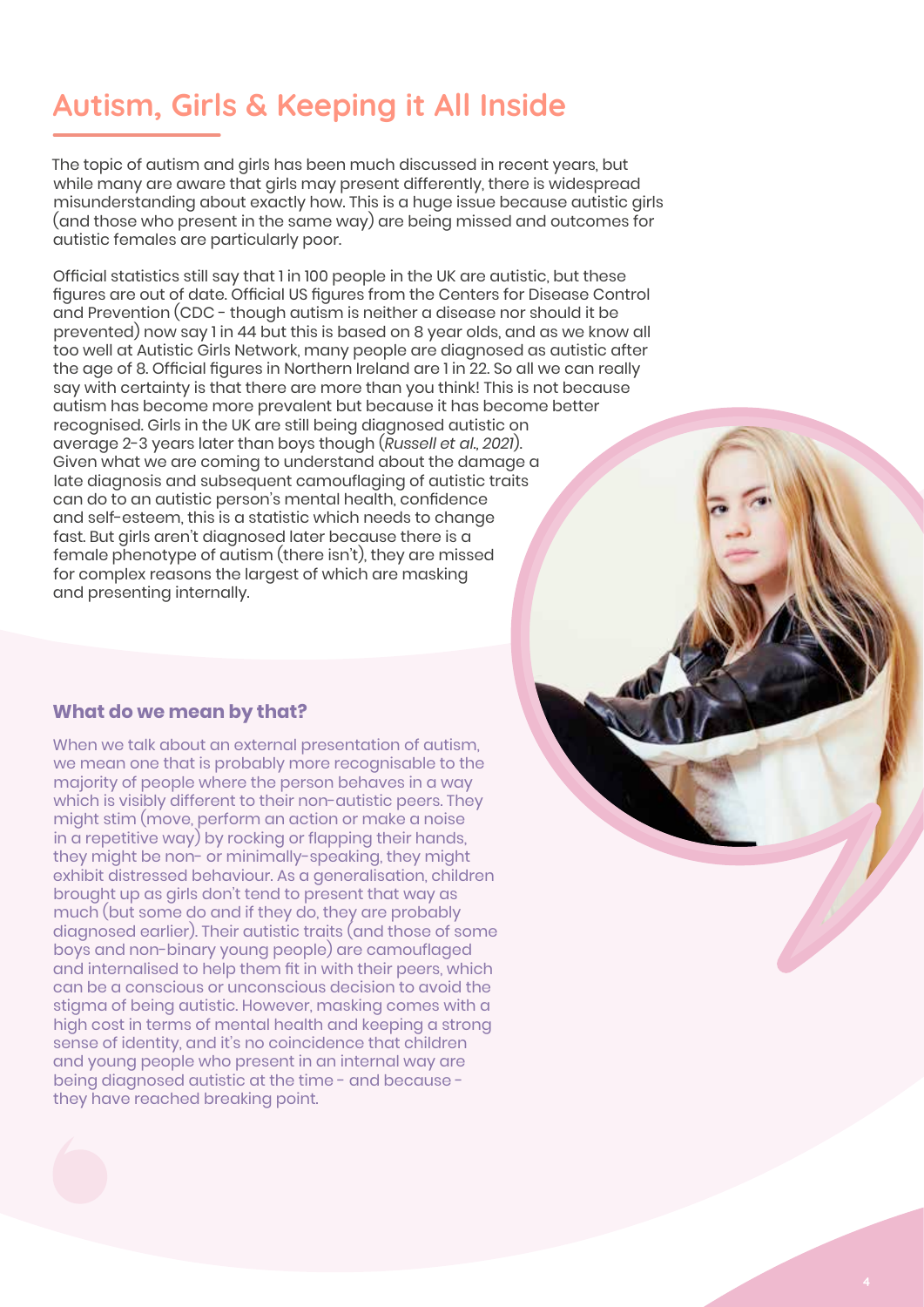# **Diagnosis**

Autism has to be diagnosed by behaviours, but unfortunately these behaviours often end up being those of traumatised and distressed autistic people, who only stop internalising them when they are at breaking point. Autistic children who present in an external way will be noticed and referred early, partially because they are causing disruption in school, and the school is invested in helping that disruption to stop or be more controlled. Autistic children who present in an internal way tend to behave much more passively and to be ignored. They are not causing a disruption so the added incentive is not there for them to be referred, and frequently the signs are not spotted until mental health has deteriorated to such a point that behaviour becomes more externalised and disruptive - albeit disruptive in a different way. But until we can start to recognise autistic children who present in an internalised way while they are still at primary school (or before), we won't break this cycle of lack of knowledge about internalised presentations, and these people not appearing in research because they are not yet diagnosed.

The diagnostic process is less likely to favour those brought up as girls (*Hull, Petrides and Mandy, 2020*) especially when there is no intellectual disability present - the ratio of girls:boys is 1:2 for autistic people with an intellectual disability, whereas it's 1:3 (*Loomes, Hull and Mandy, 2017*) in those without. The assessment tools used for diagnosis and research in the field of autism have almost always been developed from research using predominantly male samples. Girls and women need to be struggling more than male peers to get a diagnosis, and on average it takes 2-3 years longer (*Russell et al, 2021*). In the UK, there is a wide geographical difference in how likely girls are to be diagnosed. Some areas have a ratio of 1 girl to 30 boys, while others have a ratio of 1:2 (*Roman-Urrestarazu, 2021*). This is not just a statistical anomaly, rather a difference in how diagnostic teams recognise autistic girls. There is research suggesting that more women are referred for diagnosis as adults than men, which implies that more girls are being missed (*Happé et al, 2016*).

### **Bias**

The history of autism diagnosis is also biased towards males. Neither Leo Kanner nor Hans Asperger, who might (controversially) be considered the founding fathers of autism diagnosis, paid much attention to girls. Kanner also considered autism a condition of childhood only, and dismissed those who did not conform to his rigid criteria - a subset who subsequently came to be diagnosed with Aspergers. Even now in autism research we are still dealing with some of the leftover unconscious bias from the 1950's, and when you consider that it generally takes 17 years for research to start changing things in real everyday life (*Morris, Wooding & Grant, 2011*) we still have a long way to go! Sadly, pioneer Lorna Wing identified in 1981 that there was a gap in diagnosis of autistic women, and this has still not been rectified (*Wing, 1981*).

What's really important in the diagnosis of any autistic person but especially tweens and teens who have already experienced years of knowing they were different to their peers, is that the diagnosis is presented in a positive way (in contrast to the medical model of deficiency) and is accompanied by experienced autistic voices and the formations of a positive autistic identity. The young people themselves need to be given agency to have some control over this process. Our diagnostic pathway in the UK is a long way from this ideal now.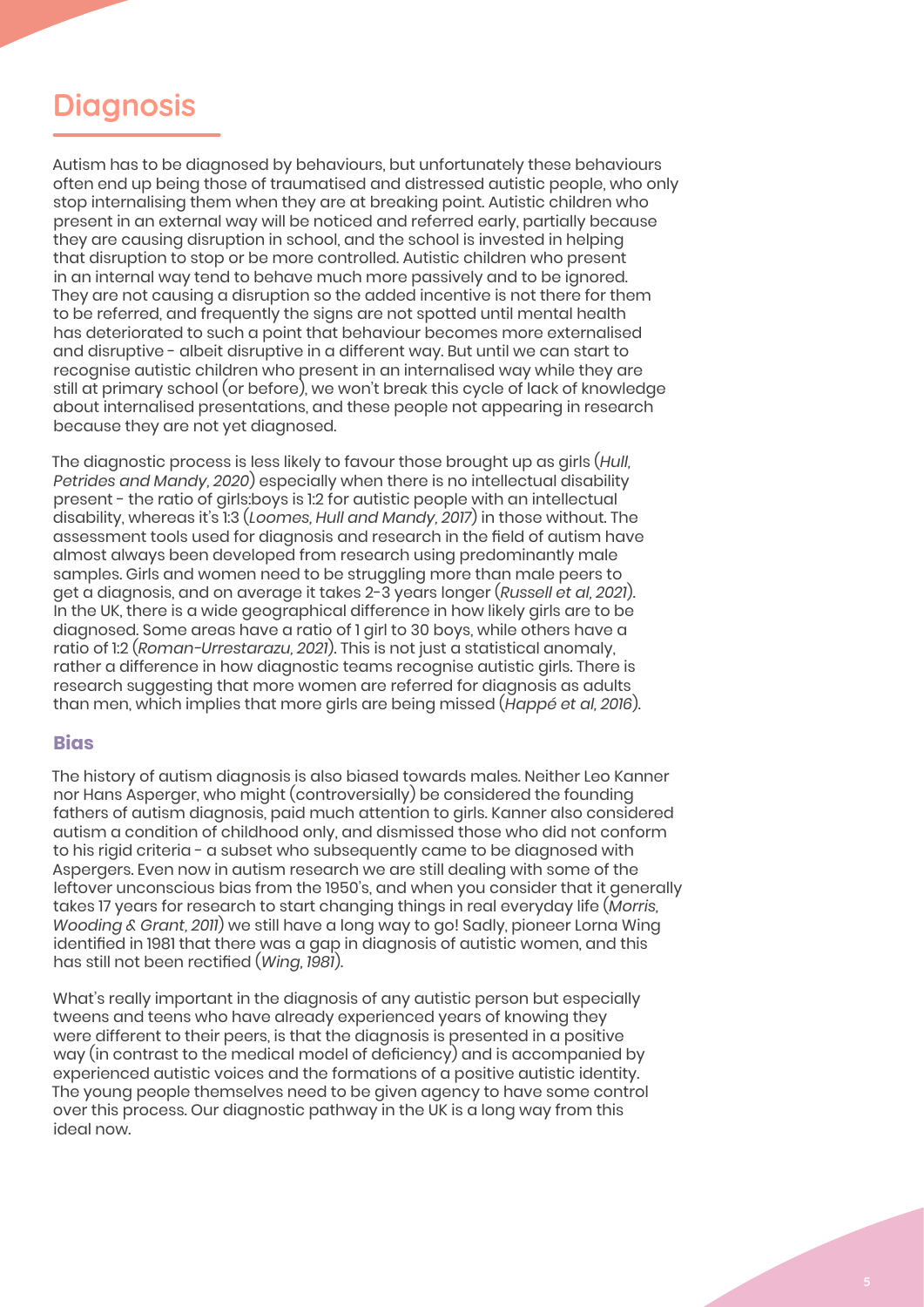# **Processing Differences**

We couldn't complete this paper without touching on the subject of autistic inertia. You may already know about executive dysfunction, but we prefer not to use the 'dis' words like disorder, dysfunction and all the other pathologising language that surrounds autism. To understand autistic children, you really need to understand autistic inertia and monotropism.

By monotropism, we mean someone is funnelling (probably unconsciously) most of their attention into one thing, which can lead to what you might know as 'special interests'. But we'd like to open your mind to the idea that there's nothing weird or out of the ordinary about these interests. They are just strong interests, and it's no more odd to be interested in, for example, flags of the world, or K-POP stars, than it is to be interested in a game which involves some players being paid very large sums of money to kick a ball around a field of grass. Some football fans have very strong interests in their favourite teams. We don't call this a special interest. However, for an autistic person, their topic of passionate interest forms what Fergus Murray (2019) calls an 'attention tunnel'. The great part of cognitive processing is funnelled into barrelling your way along that attention tunnel. And this is where the inertia (having difficulty stopping and starting activities) comes in. Because if you're having a lovely time processing stuff about a topic you love, it's not a welcome intrusion to be pulled away from it.

#### Murray rather beautifully puts it:

*"Thinking in terms of inertia also gives some insight into the discomfort of being interrupted, or plans changing. It's as if we've loaded a cart to the brim with thoughts and feelings, and then we suddenly have to steer it round a sharp corner."*

Other changes like transitions can also be deeply disconcerting for autistic people (and that includes all the ones you don't realise are autistic yet), and cause a feeling of control being lost. Demand avoidance and meltdowns are a reflection of a truly bewildering lack of control, of frustration at being misunderstood even at the same time as being accused of misunderstanding others. So autistic inertia makes transition difficult and also accounts for a delay in processing, because when the brain has allocated the bulk of processing load to your interest of choice, there's not much left to deal with interruptions. As Murray points out, a neurotypical (non-autistic in this case) brain is adept at dealing with lots of topics at the same time and filtering out lots of the information that comes in and the brain deems useless. An autistic brain hyperfocuses on one topic and doesn't filter in the same way (hence sensory overload). Both methods are useful for different tasks. Neurodiversity is a wonderful thing.

It's important for teachers to realise that it's much better to join a pupil in their 'attention tunnel' than to spend all day trying to drag them out of it. But it's important for parents to understand this too. Contrary to popular belief, relationships are very important to autistic children and young people, and joining them - genuinely - in their passionate interests is a great way to connect. If you can't join them,do your best to find other young people for them to share these interests with.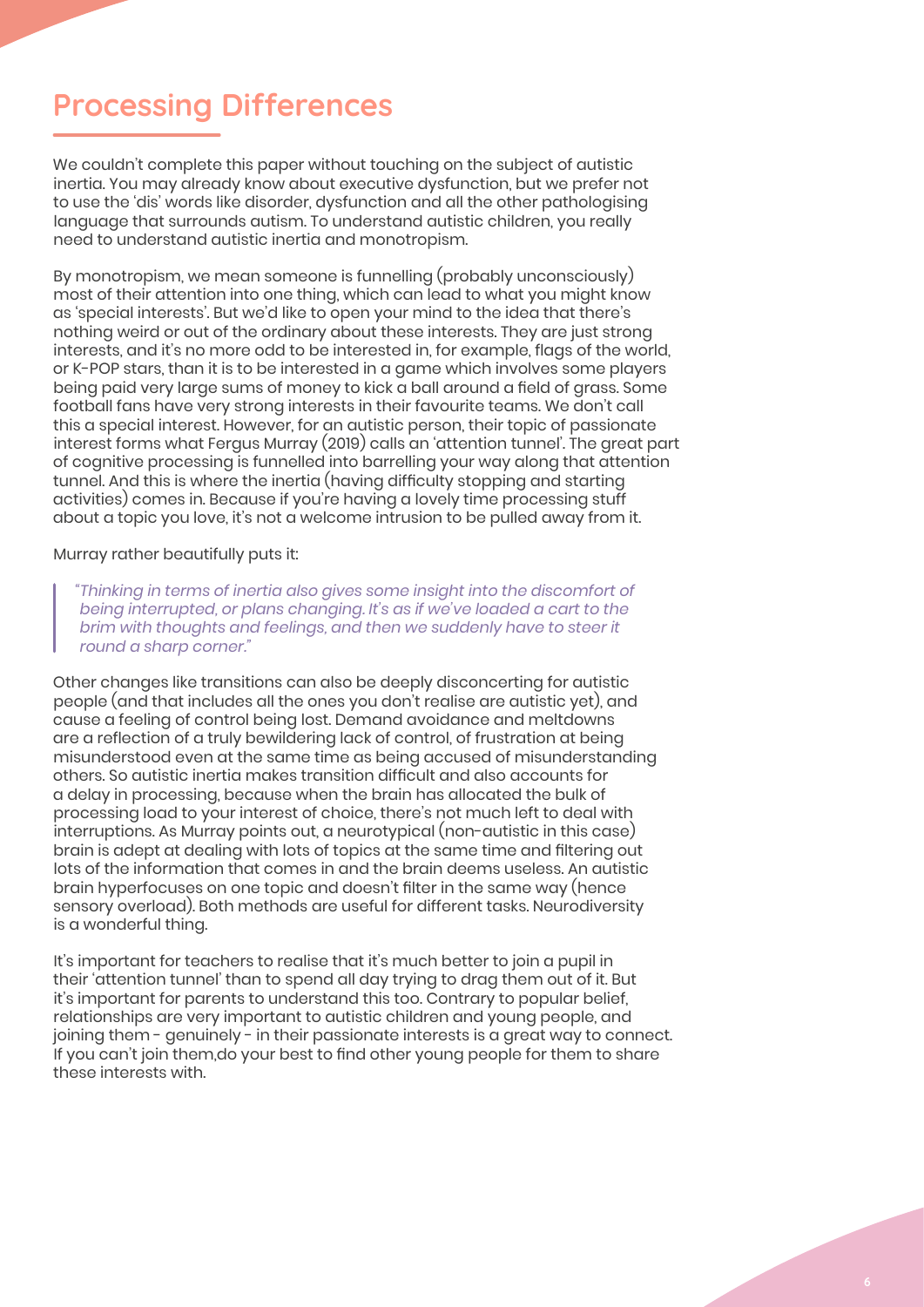# **What may differ for girls**

We've said that we're talking about internal presentations of autism rather than a specific female presentation. All of the items we mention below could also apply to the presentation of some boys and non-binary young people too, in which case they probably haven't been recognised as autistic until their mental health has started to break down. But it's impossible to deny the data that shows that it's largely those brought up as girls who have been missed. So why might this have happened?

Autistic traits in girls are frequently missed, overlooked, ignored, or their behaviour put down to "just being a girl". An autistic girl having a meltdown is said to be emotional and hysterical (a word historically only demeaning to women), because that's how girls are stereotyped to be. An example of this may be an autistic girl who struggles with dirt because of the texture and the idea of it, yet may be praised because historically girls were expected to be clean and tidy, and not messy. This is where societal expectations of women and girls (*North, 2021*) can create barriers to recognising, understanding and supporting autistic girls.

Autistic girls may have passionate interests which are viewed as more socially acceptable than the 'special interests' of their male counterparts. For example, animals and reading are common passionate interests amongst girls, alongside others. The common stereotypes of autistic people as liking trains or other more stereotypical male interests may not be true for many autistic girls. They may spend long hours drawing or reading, but because these are deemed acceptable interests, they are not picked up on as 'special interests' and an autistic trait. It's also important to realise that trying to fit in with non-autistic friends, and studying how to behave and what to say in order to fit in, can become a passionate interest on its own.

Autistic girls, much like other autistic people, may engage in different repetitive behaviours. This may not look like lining up objects or repeating words out loud (known as echolalia), although it could. It may instead look like re-reading the same book or re-watching the same film over and over again because it provides a sense of comfort and predictability. It may involve re-doing homework until it's 'perfect' (as it is common for autistic girls to be perfectionists), or repeating a certain behaviour which is comforting to them.

> Autistic girls, and boys or non-binary young people, who present in an internal way may tend to internalise problems too, and this can cause damage to their mental health which is already in peril from camouflaging their autism. It can lead to increased anxiety and situational mutism (being unable to speak in situations which cause high anxiety or feel unsafe). Because this is an internal behaviour and is not a core feature of the diagnostic criteria of autism, despite being common in the cohort we're looking at, it can also cause these young people to be misdiagnosed if the assessor doesn't understand internal presentations (*Hull, Petrides and Mandy, 2020*).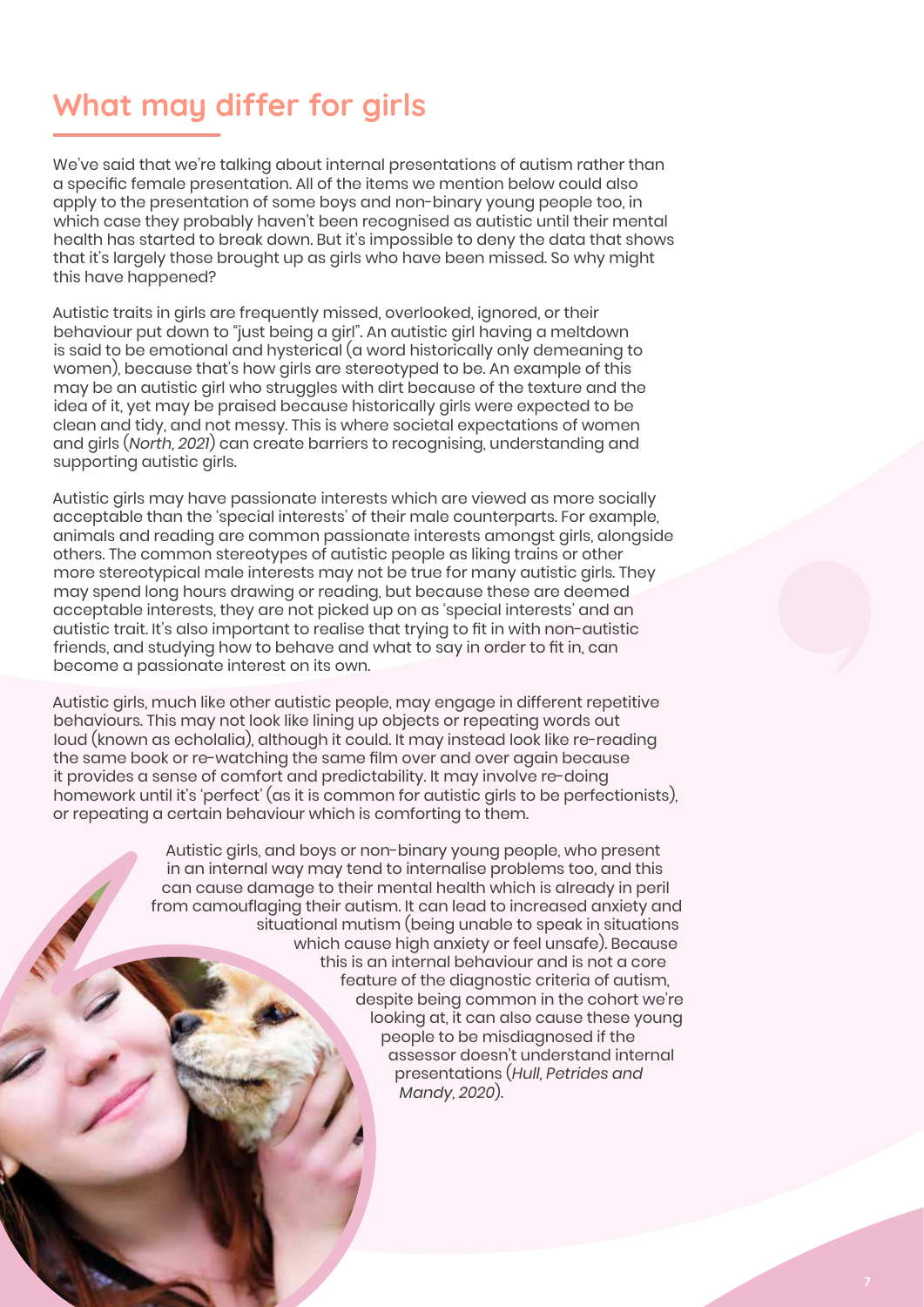Anxiety can be a major part of an autistic girl's everyday life, especially when they are masking and trying their best to fit in. This may mean that they keep it together all day at school, so to teachers there doesn't seem to be a 'problem'. This emotion and anxiety may all be released in meltdowns, shutdowns or anxiety attacks when they get home. This build-up of anxiety can cause anxietybased school avoidance, (often called school 'refusal', but that implies a choice - there is no choice when you are so anxious). It could also cause situational mutism. Persistent absence from school and situational mutism might be put down to 'behaviour' in a child not yet recognised as autistic, but it may be a sign that needs to be understood in the context of anxiety and autism.

Friendships can be very important to autistic girls and also cause a great deal of anxiety, especially if there is conflict (Sedgewick, Hill and Pellicano, 2019). Autistic girls may be extremely sociable or chatty, or very shy and isolative. It is common for them to have one or two strong friendships, but struggle socialising in groups. This may not be obvious though, as they may have learned to mask their difficulties well. Unfortunately, feeling left out and being bullied is a very common experience for autistic people at school, and even in the workplace in adulthood. A 2016 paper found that although autistic girls identified less conflict in their friendships than non-autistic girls did, interviews by the researchers found more aggression in those friendships (Sedgewick et al, 2016). This indicates that the autistic girls may have found it difficult to identify the conflict. The 2016 study also found that autistic girls tended to have mostly non-autistic female friends, whereas autistic boys tended to have been shunned by their non-autistic peers. This suggests that as-yet unrecognised autistic girls are partially sheltered by their friendship group. Interviews with

autistic women identified that a common theme was to not really feel as if they fitted into the friendship group, and for the friendships to easily drift away or peter out in conflict (Milner et al, 2019). Others felt that they had more difficulty keeping friendships than making them in the first place, but however lonely they sometimes felt or however difficult the friendships became to navigate, all respondents in the study wanted friendships above all.

> We need to lose the idea that there is a 'right' way of playing, or socialising or communicating. Autistic people are often accused of being unable to do these in the 'right' way, but their way is just a different way. Damian Milton's Double Empathy theory suggests that we all need to consider both sides.

*"Simply put, the theory of the double empathy problem suggests that when people with very different experiences of the world interact with one another, they will struggle to empathise with each other. This is likely to be exacerbated through differences in language use and comprehension."* 

*-* (*Milton, 2018*)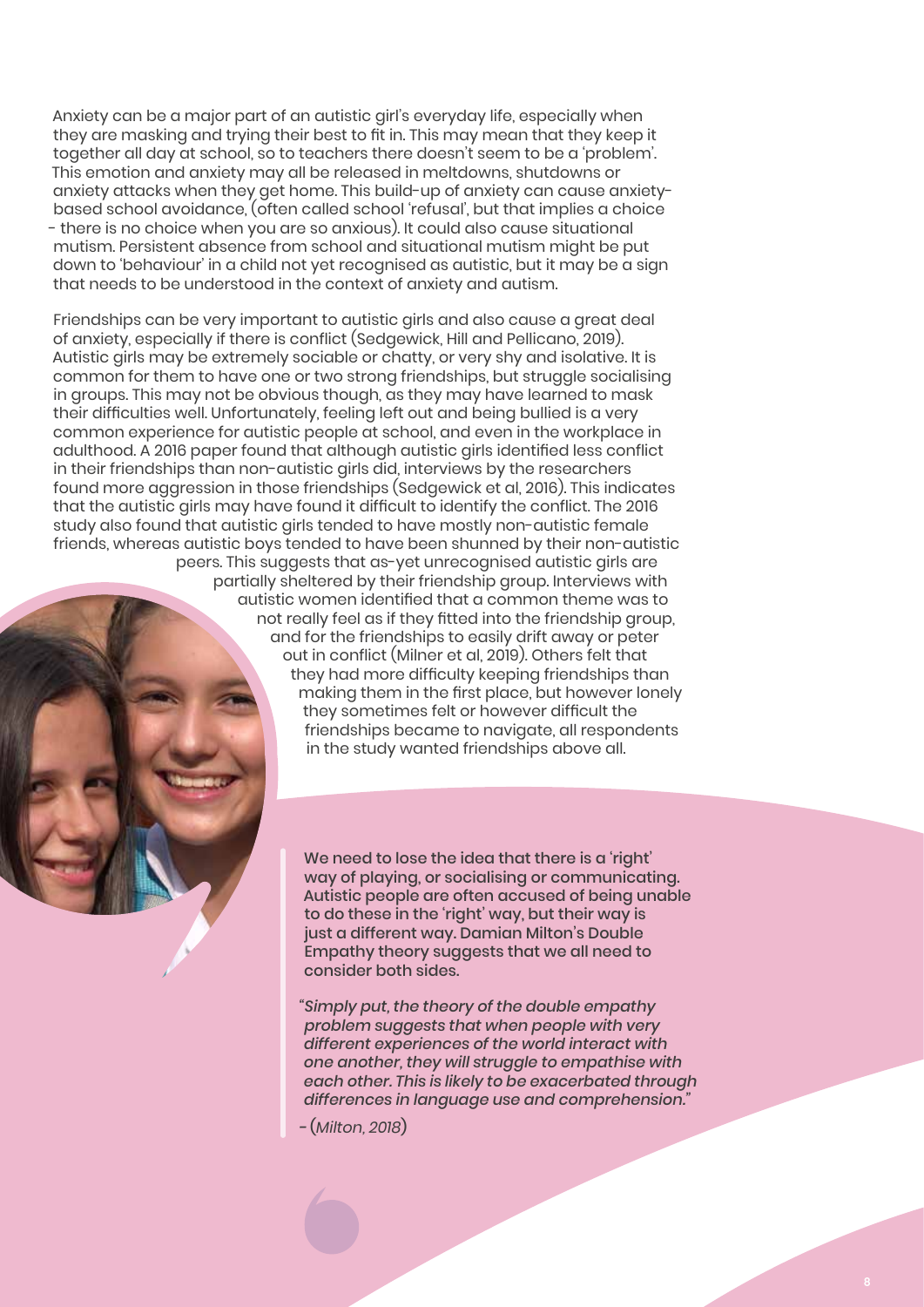Autistic girls may feel an intense desire to fit in. This is why masking is so common. Although neurotypical social skills and behaviour don't come automatically to them in the way it does to their non-autistic peers, they may be experts at observing those around them and copying what they 'should' be doing, so that they don't stand out. Many have been doing this since a very young age. A 2016 paper found that autistic girls masked their unhappiness and anxiety in order to fit in with their peers and avoid disrupting friendship groups (*Tierney, Burns and Kilbey, 2016*). At the same time, autistic girls may also feel a desire to express their individuality, for example through piercings or brightly dyed hair. This may provide them with an emotional outlet. Girls and those who present internally may also use compensation to balance their strengths and weaknesses and to fit in with peers. Livingston and Happé (*2017*) talk about girls using different cognitive routes to reach the same skill level, for example in navigating a social situation or analysing facial expressions to identify emotion. Social interaction and the use of inference can also be problematic and autistic people can end up feeling like everyone else knows about a secret code and they don't. You can help at school and at home by really thinking about what you say and cutting down on the amount of inference needed to understand the conversation.

A particularly difficult time for those who grow up as autistic girls is puberty. At a time when they are struggling to understand and deal with their emotions, hormones can exacerbate their emotional dysregulation. The arrival of periods can also cause sensory issues which tend to be ignored due to periods still being taboo to talk about in many areas of society. It can be difficult for autistic people to manage periods, due to sensory issues created by period products, physical pain and nausea and hormones exacerbating existing sensory difficulties. It is important for this to be acknowledged and for autistic young people to be supported in managing at this time of the month. It can also be expensive for parents who may need to buy many different products before finding any that can be tolerated. These sensory needs, which can have the same financial implications, for those highly impacted, when buying clothes and food, should be considered in benefits applications.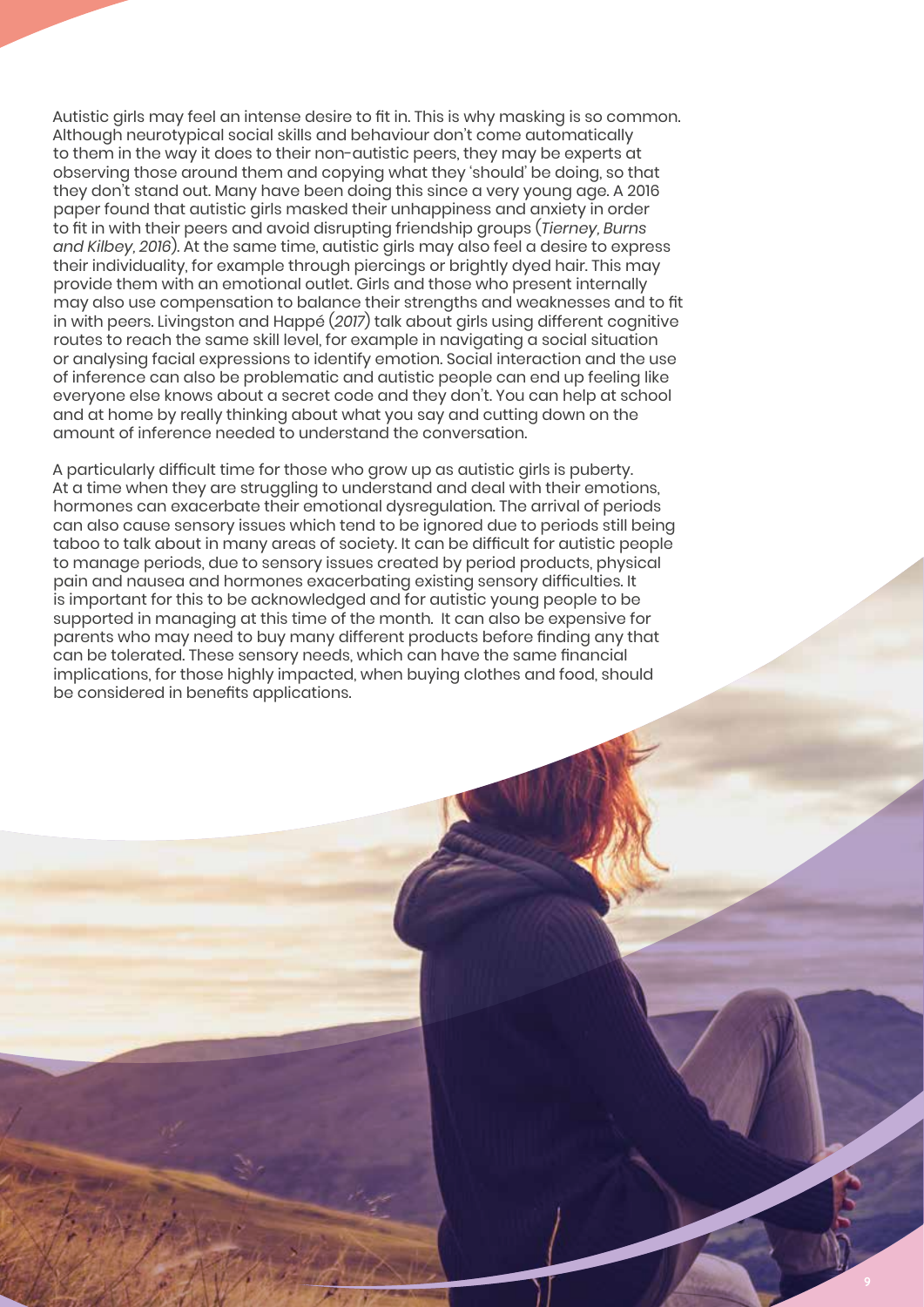

### **Friendships**

- **•** May be on the edge of friendship groups or have intense friendships vulnerable to falling out.
- **•** May be very uncomfortable with conflict.
- **•** May prefer to play in their own way.



#### **School**

- **•** May not raise a hand in class or be reluctant to speak when called on.
- **•** May be unable to use strategies like Time Out cards because of situational mutism.
- **•** May misunderstand pop culture or trends.
- **•** May experience less difficulty and anxiety if seated with a friend, and if the seating doesn't change.
- **•** May also vastly prefer pair or group work with a friend it's difficult and anxiety-inducing to speak to someone they don't know well.
- **•** May mask at school, explode at home.
- **•** May be disinterested in sport.
- **•** May use compensation techniques to disguise difficulties from teachers.
- **•** May get by in primary school but transition to secondary is an explosion in sensory and cognitive input - a step too far.
- **•** May have an ability to spot patterns and/or consider a subject without bias (if you can get them talking in the first place).
- **•** May avoid or be uncomfortable with unstructured time at school and need support for these times more than lessons.
- **•** May find aspects of school uniform (or other clothes) difficult or impossible reasonable adjustment needed.
- **•** May find transitions between classrooms very difficult.
- **•** May be unable to eat in the dinner hall due to the sensory aspect of smell and so many people.
- **•** May find assemblies difficult due to proximity of so many people.
- **•** Will be startled and scared by teachers shouting at them or at the class.
- **•** May find lessons like PE (or perhaps Food Tech and Design and Technology) difficult due to lack of structure or predictability and sensory reasons.
- **•** Will need specific and adapted sex education.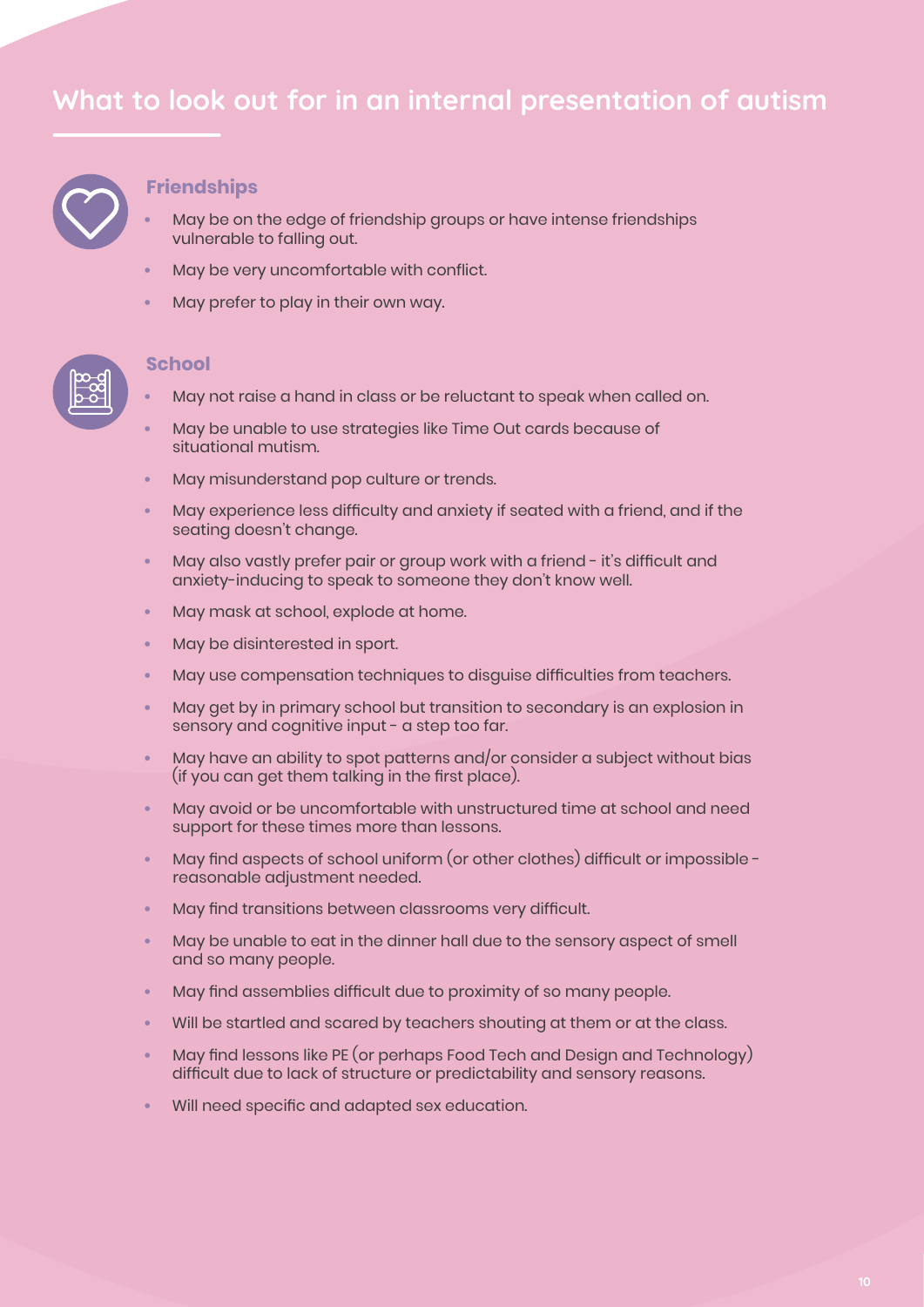

### **Anxiety**

- **•** May have situational mutism.
- **•** May be prone to extended absence from school.
- **•** May have an eating disorder.
- **•** May self harm.
- **•** May have anxiety manifesting in physical symptoms eg. stomachache.
- **•** May be more likely than peers to have mental health issues.



### **Emotional**

- **•** May experience intense empathy (including with animals or objects).
- **•** May pretend to be a cat or other animal.
- **•** May value soft toys and plushies for longer than their peers (or not stop).
- **•** May seem emotionally and socially younger than their peers.
- **•** May shutdown (freeze, stop processing what's going on and/or isolate themselves) as likely as meltdown.
- **•** May exhibit a strong love of animals.
- **•** May have Alexithymia (difficulty identifying and expressing emotions).
- **•** May internalise problems and when unrecognised as autistic for too long may hear voices or develop an internalised presentation of OCD.



#### **Sensory**

- **•** May have a strong sensory reaction to clothes, touch, noise or smell.
- **•** May avoid baths and showers, hair brushing, tooth brushing for sensory reasons.
- **•** May have poor Interoception (identifying physical sensations in the body which can be linked to identifying emotions).
- **•** May self-soothe sensory overload by listening to music with headphones, pacing up and down or other favoured technique.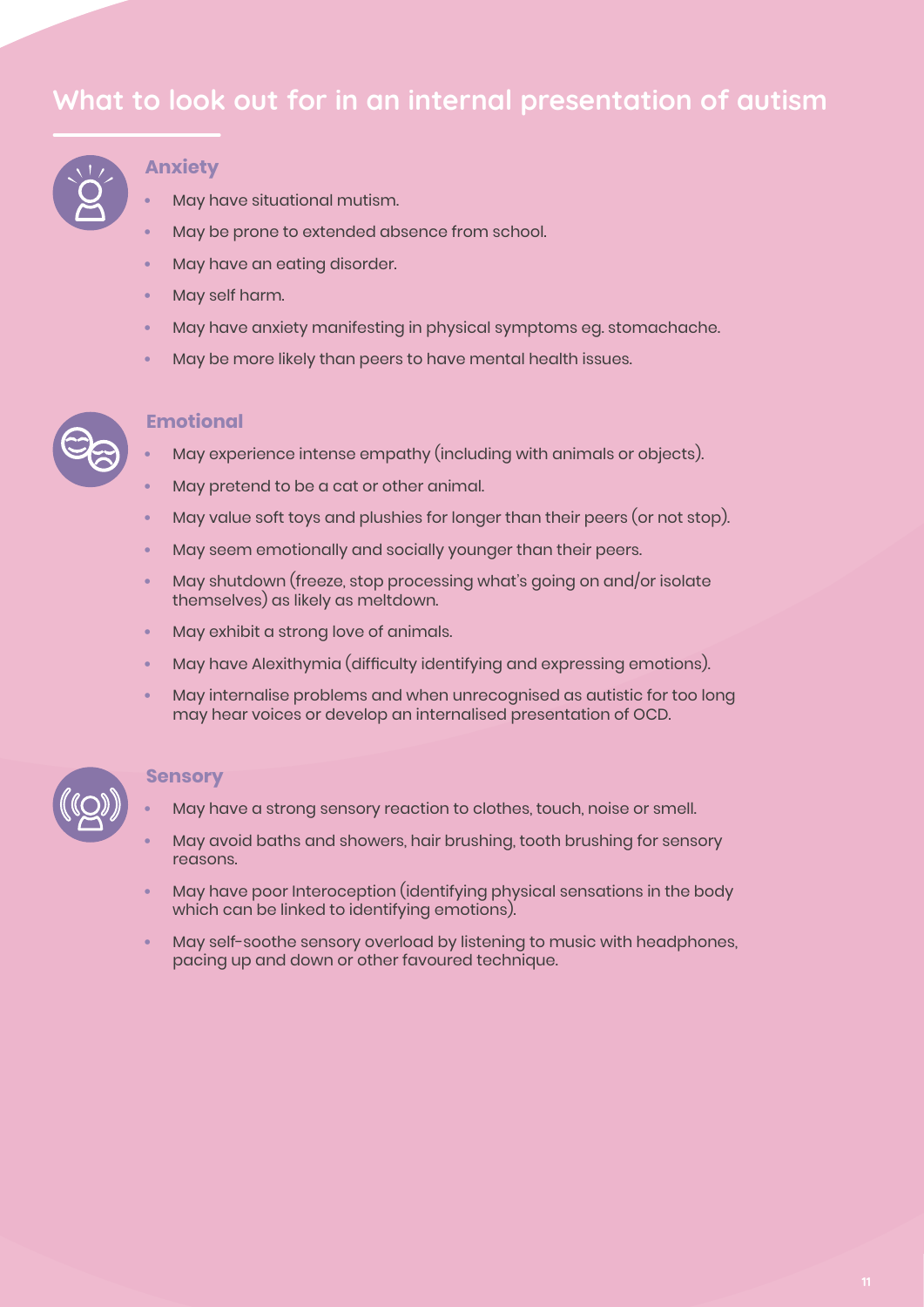

### **Social**

- **•** May try hard to understand and learn social codes.
- **•** More likely than peers to be LGBTQIA+.
- **•** May be more likely to be bullied than peers.
- **•** May have a strong sense of social justice or moral compass likely to stick up for the underdog in whatever way they are able to.
- **•** May not play along with society's rules or recognise authority figures as anything other than equals.
- **•** May laugh at inappropriate moments.
- **•** May use echolalia (repeated, scripted speech) likely to be from TV shows etc.
- **•** May have a tendency to people please and give the answers they think you want to hear (fawning).
- **•** May be more likely to self-identify as Emo and/or Geek.
- **•** May work extra hard to understand people.
- **•** May have intense interests in common topics for their peers eg. animals, fiction (especially Harry Potter) and also psychology and marginalised groups.
- **•** May be less conforming to gender stereotypes eg shaving legs and armpits, long or straightened hair.
- **•** May be more likely (when old enough) to have brightly coloured hair and multiple piercings.
- **•** Masking or lots of 'peopling' will cause exhaustion.
- **•** May need time alone to recover from the 'peopling'.



### **Autistic Inertia**

- **•** May have difficulty with organisation.
- **•** May find it difficult to get started on a project or assignment.
- **•** May find it difficult to build a plan without breaking it down into much smaller segments.
- **•** Likely to have an intense focus on what is of interest.
- **•** May find it difficult to be interrupted when 'in flow'.
- **•** Likely to find transitions of all kinds difficult.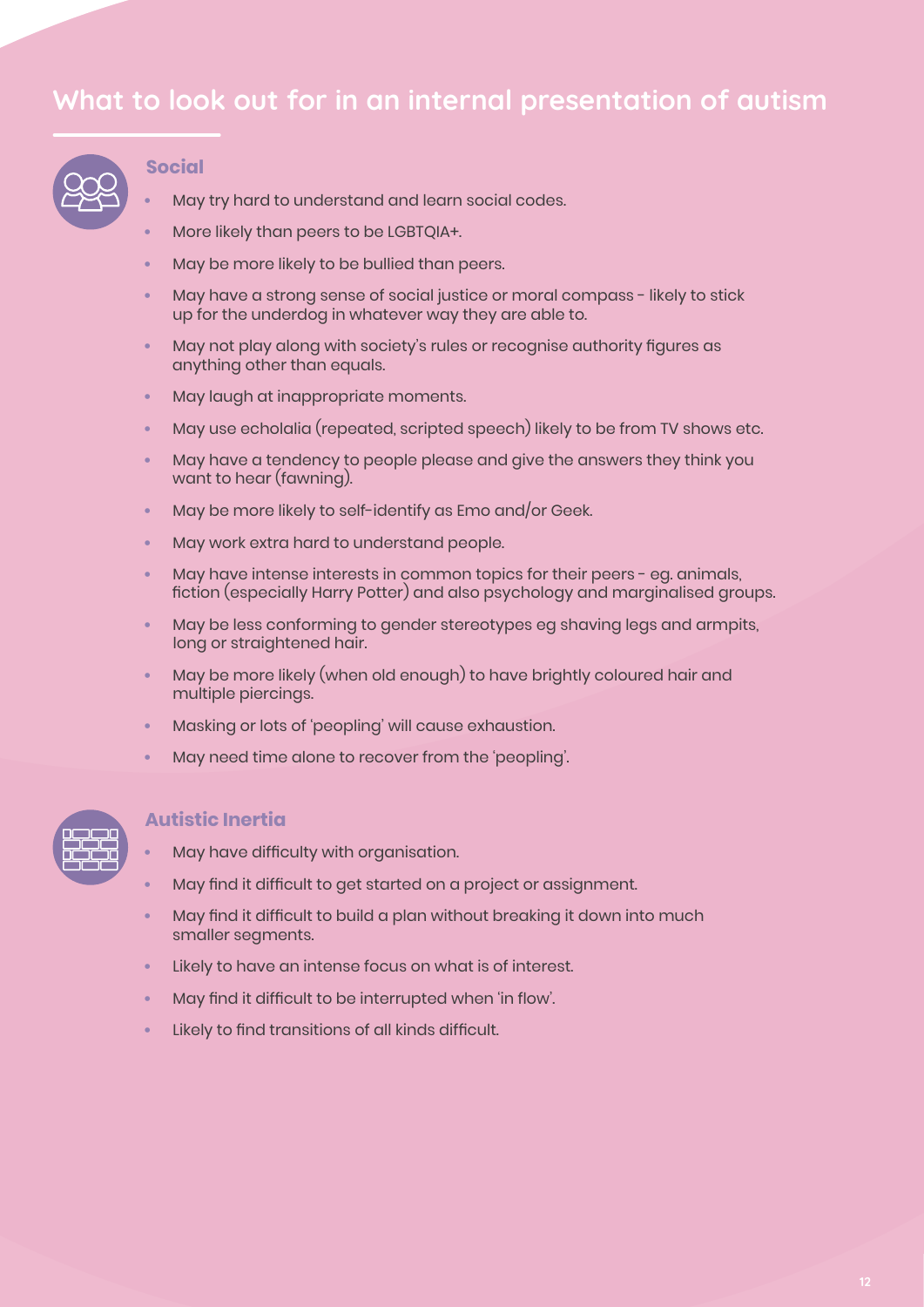

### **Other possibilities**

- **•** May have a vivid imagination.
- **•** May enjoy collections collecting IS the play, rather than doing something with the items collected.
- **•** Can be perfectionists.
- **•** Stimming (repetitive behaviours) less likely to be noticeable small movements or internalised.
- **•** Likely to have strong opinions when not masking in a safe space, and difficult to convince they are wrong.
- **•** May have trouble with directions.
- **•** May have a large or advanced vocabulary.
- **•** May make strong use of routine or ritual.
- **•** May have poor posture.
- **•** May have restricted eating choices.
- **•** As likely to be creative as into STEM.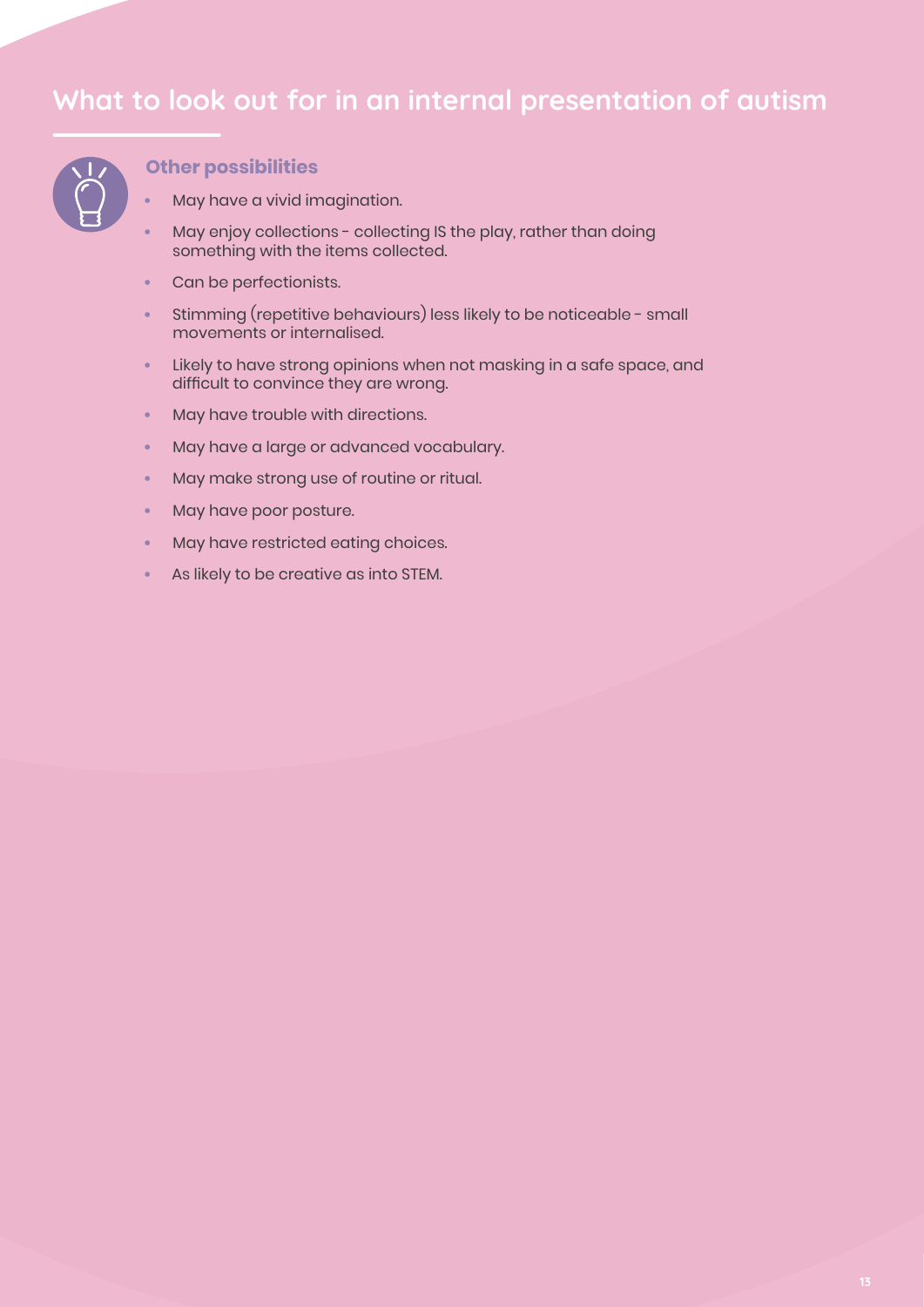# **What it's like to be undiagnosed for decades**

**Holly Smale is the best-selling author of the 'Geek Girl' series and was diagnosed autistic recently.**

"I spent nearly four decades believing I was "broken", and being told that the different way I experienced the world was a result of something "wrong" inside me. It was only after my late autism diagnosis that I finally started making sense of not only my neurology, but of my past and who I actually am. It started me on the path to loving and understanding myself, in my entirety, and it has changed my life completely. I am proud of my beautiful, autistic brain, I no longer feel "broken", and I am passionate about not only the advocacy of autistic people but of the diagnosis however late - that allows us to fully know and celebrate ourselves."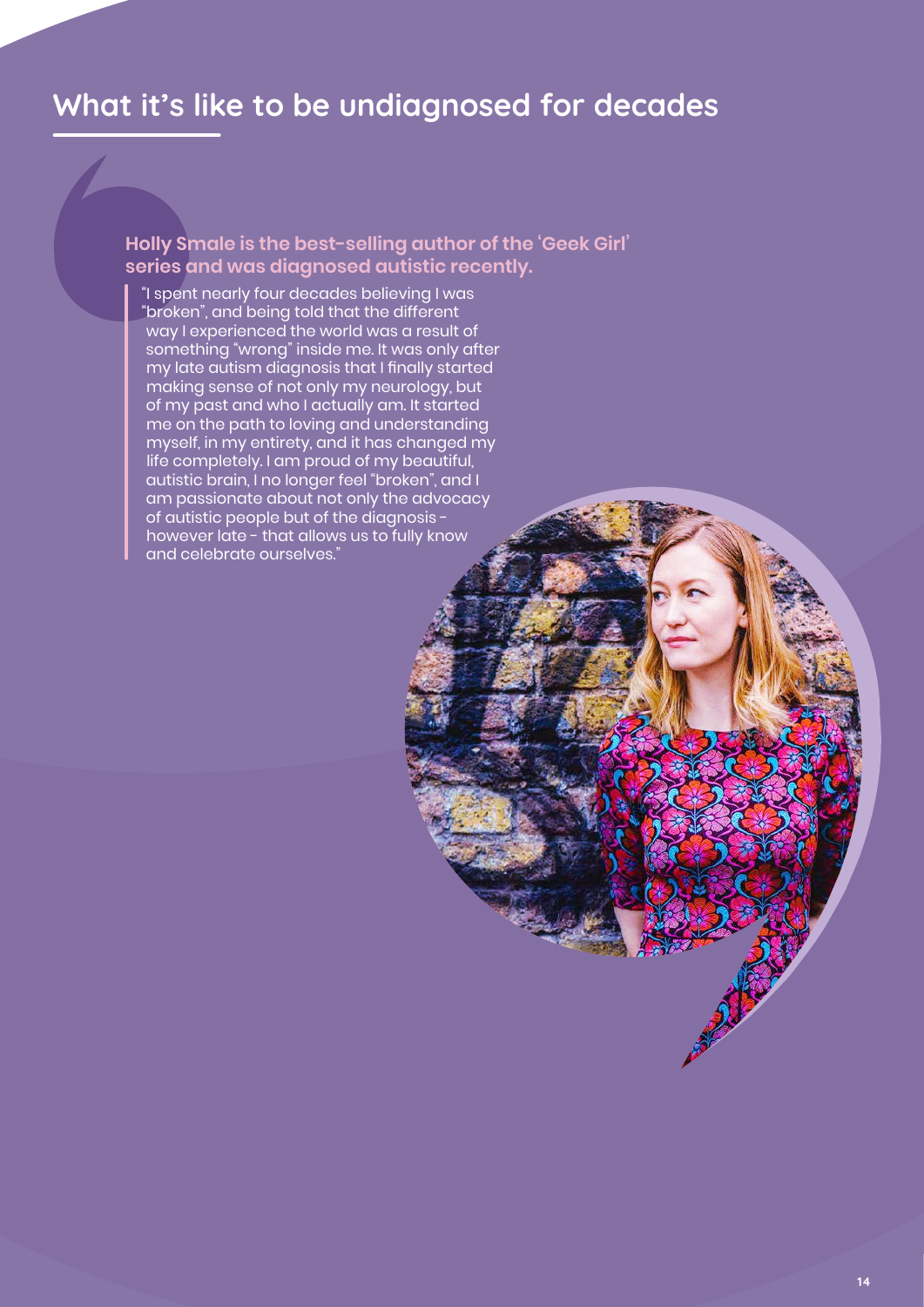# **Problems with diagnosis**

Autistic girls are let down repeatedly when it comes to accessing a diagnosis. On average, autistic girls are diagnosed 2-3 years later than boys. Stereotypes of autism and a lack of understanding of how autistic girls may present by professionals at all parts of the pathway can play a huge part in this.

Take a look at this image, showing all the reasons we've been told (in our Facebook group) why autistic girls have been refused an assessment or a diagnosis:



The referral process can be very challenging. Even when an autistic girl, boy or non-binary young person have very similar presentations, autistic girls tend to be overlooked by professionals. Speech delays have been known to have been put down to shyness and anxiety, and many still view autism as more of a "boy condition" so are more reluctant to refer girls for assessment. Where an autistic girl has more of an internalised presentation, they may not even pass the screening process to be referred. Many of the questions on the screening questionnaires do not reflect internal presentations, and frequently families are forced to choose a private assessment after not passing an NHS screening pre-assessment.

Even once a referral has gone through, the delay in waiting for assessment is significant. A questionnaire conducted by AGN pre-pandemic found that 43% of autistic girls waited up to two years for diagnosis, and 24% waited more than three years. This waiting time is, of course, worse now. There are Local Authorities in England where children have already been waiting for four years and have not yet had their assessment appointment date. The NICE guidelines say that the wait time between referral and assessment should be 13 weeks. This delay is failing autistic children and their families. It leads to the exacerbation of mental health difficulties and a lengthier time of not receiving adequate support for their needs.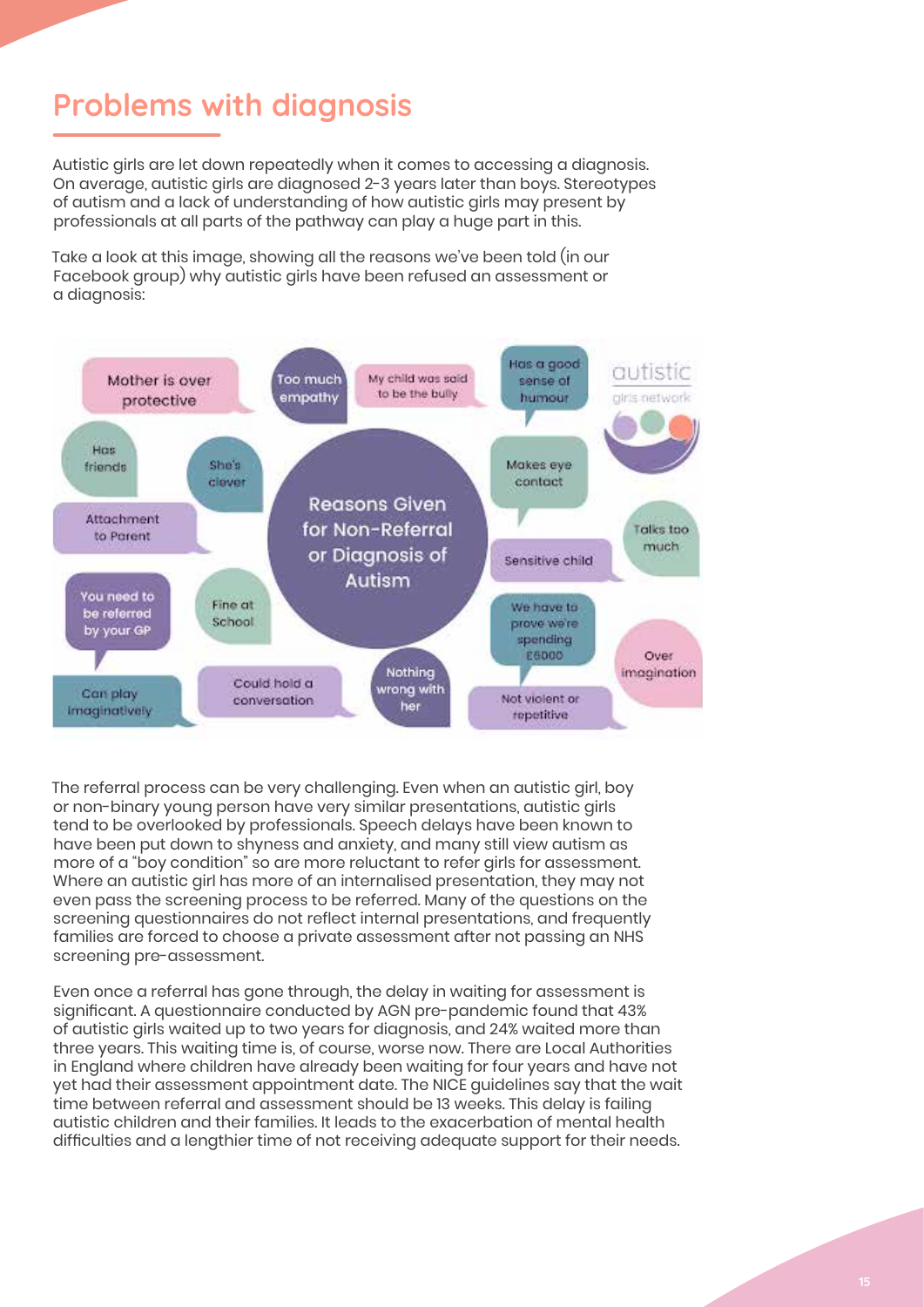# **What happens when not recognised**

When autistic young people who present internally go unrecognised, they are likely to be struggling with anxiety, depression and other mental health problems, as well as poor self-esteem (*Livingston and Happé, 2017*). This can be due to feeling different from their peers, not receiving the right support for their needs, or feeling forced to mask their difficulties. Unrecognised autistic people who present internally may also have difficulty developing a sense of their own identity (*Mogensen and Mason, 2015*) and can develop unhelpful coping strategies such as self-harm, eating disorders or self-medicating with drugs or alcohol. They may be offered therapies such as CBT for their mental health without these being adapted for use with autistic people, meaning they are often ineffective.

There are higher rates of suicide attempts and completed suicide amongst autistic people (*Keating et al, 2021*). Autistic girls and women in particular are disproportionately represented in these statistics, with a four-times higher risk of suicide attempts than men (*Kõlves et al, 2021*) – and these figures don't account for the vast numbers of those who are undiagnosed. Mental health issues are common in autistic people. One study of autistic adolescents aged 10-14 found that 71% had co-occurring mental health disorders (*Simonoff et al, 2008*). Rates of anxiety and depression disorders are alarmingly high with one study indicating prevalence rates of 54% for anxiety conditions and 47% for depression. (*Hossain et al, 2020*)

Autistic young people who present internally and go unrecognised may also find it harder to engage with their education to achieve their full potential. They may refuse to go to school because of high anxiety levels, or struggle to pay attention in a classroom, impacting on academic achievement. Furthermore, school exclusion is common amongst children with additional needs, and autistic young people who present internally who are not supported in the school environment may be excluded (*Sproston et al, 2017*), especially if it is not known that they are autistic. 45% of autistic pupils are excluded at some point (*Ambitious About Autism, 2016*), but this statistic is only counting those who have been diagnosed as autistic.

Ultimately, as well as a diagnosis hopefully opening doors to some support, autistic people also need it to have a chance to build their own identity and self-esteem. If you were unable to walk and in a wheelchair, you wouldn't blame yourself for that inability to walk. In the same way, if autistic people feel disabled (and the framework of disability has a place in the neurodiversity movement too), they need to be able to understand that there is a reason so that they aren't hard on themselves or believe they are 'broken'. There's a huge boost too in finding a group of people you can relate to when you've felt different for most of your life.

Autistic young people have a right to know that they are autistic. They deserve the chance to receive the right support and to understand themselves. They deserve the chance to thrive.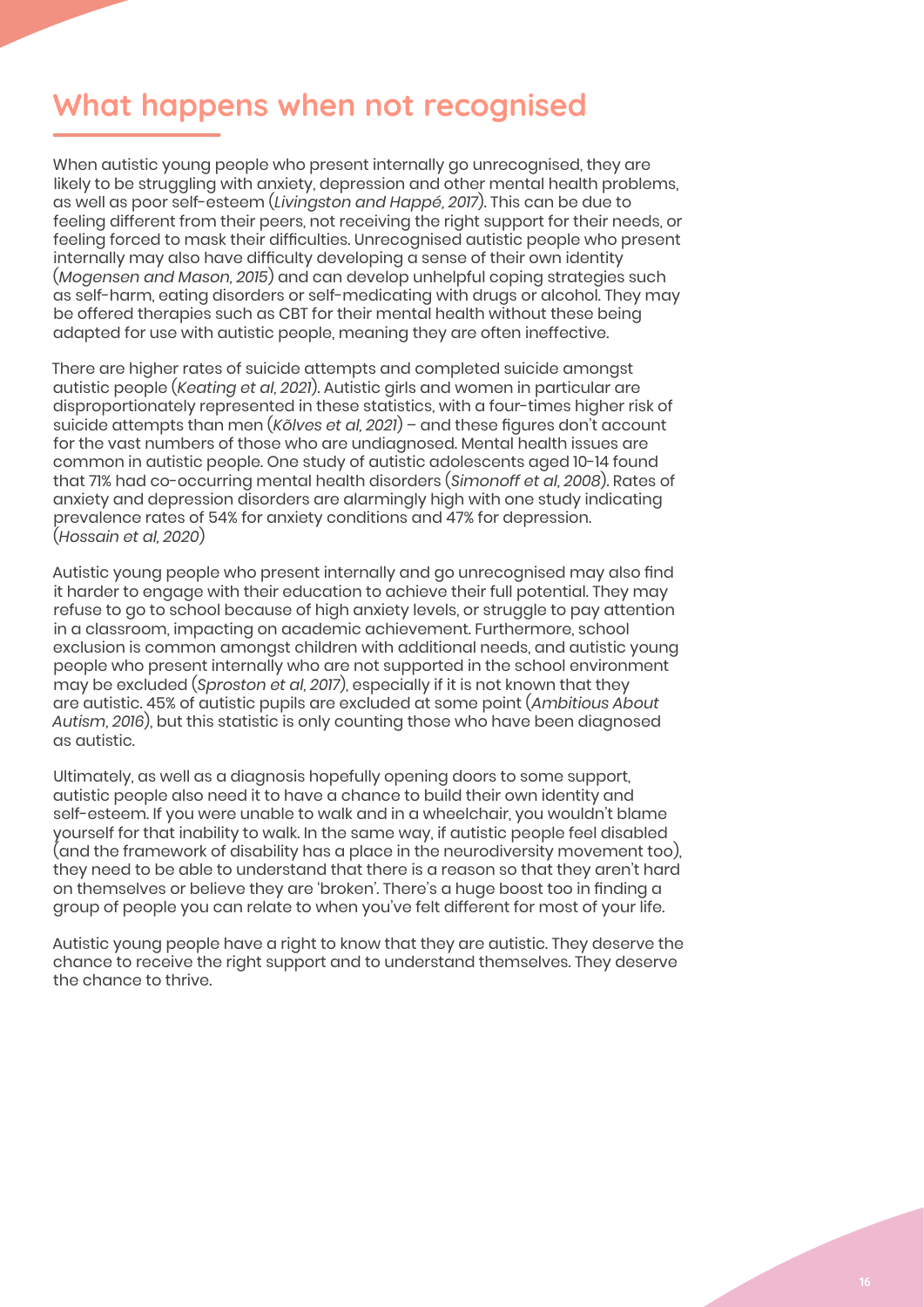# **Co-Occurrence with Eating Disorders**

### **Dr Elizabeth Shea,** Consultant Clinical Psychologist says:

**Dr Elizabeth Shea**

"Approximately 1.25 million people in the UK are affected by an eating disorder (*Beat, 2018*) with impacts including poor quality of life and higher mortality rates (*Schmidt et al, 2016; Arcelus et al, 2011*). The prevalence of eating disorders in autism is not known, although it is estimated that 20-35% of females with anorexia nervosa may be autistic (*Westwood and Tchanturia, 2017*). It is now increasingly recognised that eating disorders frequently co-occur with autism and that autistic individuals are more vulnerable to developing problems with food and eating.

Clinical experience suggests these issues are primarily ones of restriction varying in severity and cause. For example, from sensorybased aversions to the look, smell, taste and feel of certain foods (which forms part of the new diagnostic label Avoidant and Restrictive Food Intake Disorder, ARFID) to significant calorie reduction and life-threatening weight loss which may lead to a diagnosis of Anorexia Nervosa (*DSM, 2013*). Many autistic women present with a complex combination of symptoms with potential causal factors including sensory sensitivities, social interaction differences, identity, cognitive style and a need for control and predictability (*Babb et al, 2020*). The social impacts of eating disorders, such as inability to eat with others, are likely to disproportionally affect autistic people.

When it comes to interventions there remains a significant gap in the knowledge base (*All Party Parliamentary Group on Eating Disorders, 2021*). The UK NICE guidelines (*NICE, 2017*) for eating disorders do not include ARFID nor how to treat eating disorders in autistic people. In particular, the lived experience of autistic women indicates barriers to effective treatment which include a poor understanding of autism, a lack of individualised care and difficulties accessing services (*Babb et al, 2021*). More research and professional knowledge are imperative. Not least to improve the understanding of how autism and eating disorders co-occur and to provide better and more effective interventions."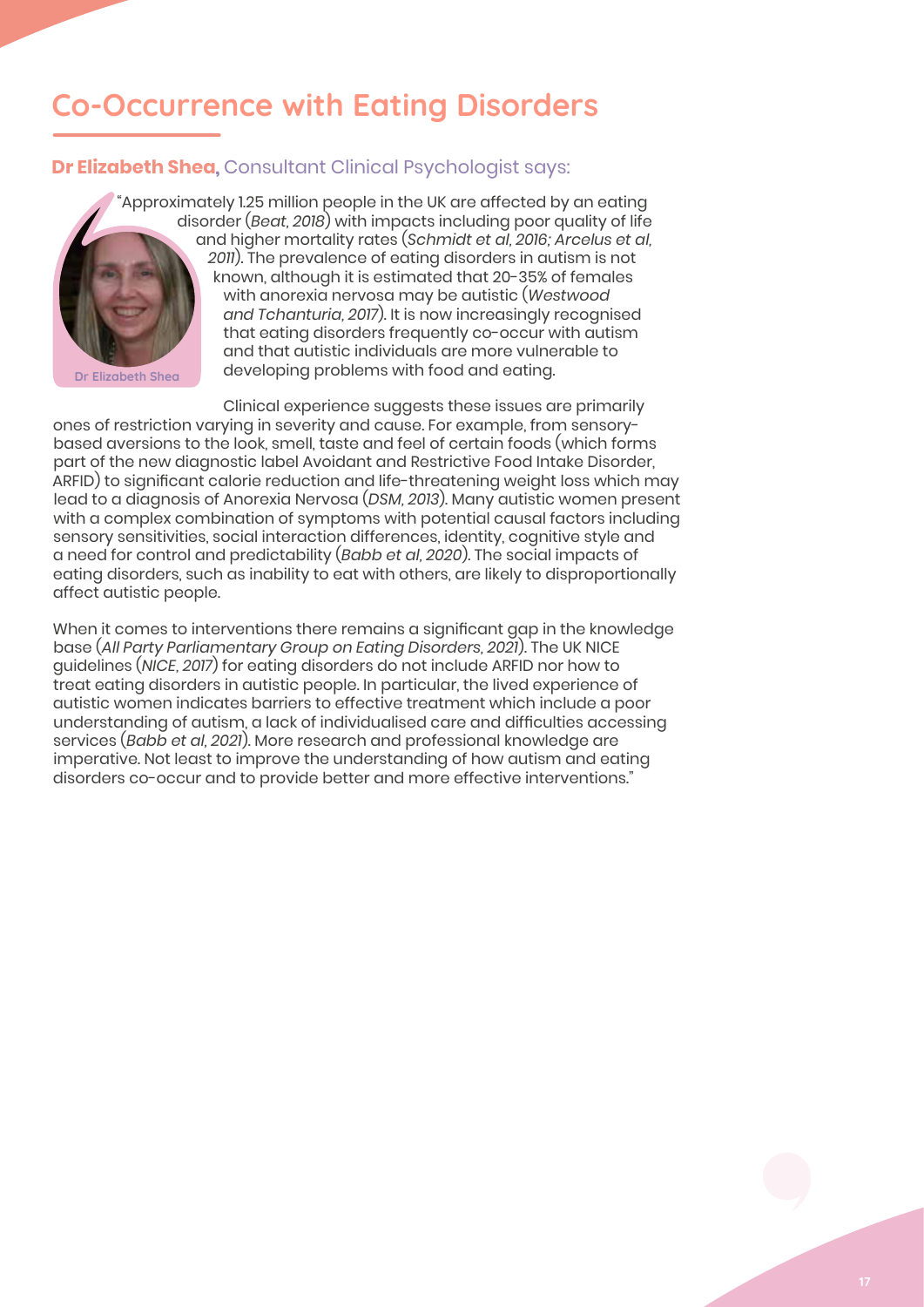# **School**

### From **Andrew McDonald,** Head of Junior School:

"At the start of Key Stage 2 (ages 7 to 8) girls tend to be more socially advanced than boys of the same age. They tend to have more advanced communication skills, are more co-operative to instructions and can negotiate and collaborate with peers.

Whereas it becomes clear for boys at this age that they may be facing challenges of interpreting social cues and interacting, girls work much harder to be accepted socially and begin masking behaviour at this age. Crucially, difficulties are hidden from the professional (usually the class teacher) as girls are most motivated to build a good relationship with teachers at this age.

Early diagnosis of girls is therefore difficult and owing to coping strategies their emotional reservoir begins to fill. The emotional toll of masking and silently adapting begins to build and is often only detected at a tipping point.

Late diagnosed autistic girls may often have faced several years of struggling to respond in a challenging situation whilst not being able to communicate their confusion to the main education provider, usually a class teacher.

Anecdotally, I feel that there is a skills shortage in Key Stage 1 and Key Stage 2 of professionals trained to look closely at social behaviour of girls. Lots of educational literature tends to be focussed at Key Stage 3 and above."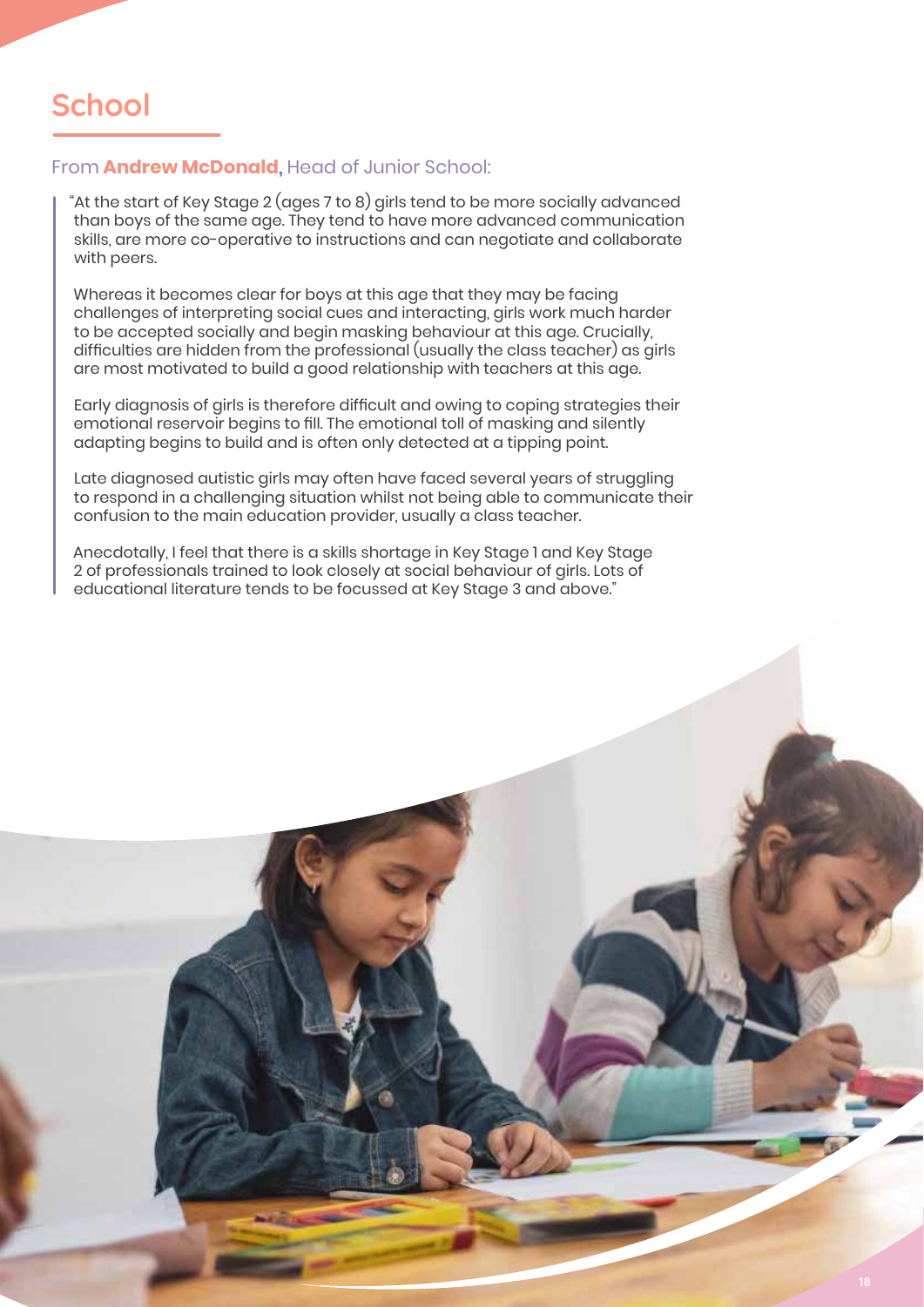# **School**

### By a **Specialist Assessor** on the British Psychological Society's Register of Qualified Educational Testers who wishes to stay anonymous.



"My background is in education, supporting Inclusion, mainly, but not exclusively in Secondary schools. In retrospect a number of the female students who were referred by school staff or parents, or self-referred, to be investigated with challenges to learning, would today, I think, be diagnosed as having autistic traits. I now feel quite uncomfortable to realise that with more experience, training and understanding, I could have met their needs better and pointed them in the right direction for a professional assessment. However, with cash-strapped CAMHS services, schools increasingly meet a different barrier.

Have I detected a difference in the way boys and girls present themselves? In general, most certainly, the girls have tended to mask their behaviour at Key Stage 3, using coping strategies to avoid notice, their often unpredictable ways almost invisible, hidden by clever phrases or anonymous action. Their characteristics appear to be more diverse to me. The boys, in my experience, will be more forthright. They do and say it as it is irrespective of the response this may evoke from their peers.

Currently, I only have a fleeting conversation, usually just 10 -15 minutes, with Key Stage 4 students who are referred to me as a specialist assessor, with a brief to gain evidence for schools' applications for exam access arrangements. One very recent anecdote immediately comes to mind which sadly demonstrates the difficulties some girls have faced over their entire school career. This is not unusual. I do acknowledge that it isn't easy for boys either and some characteristics are the same.

An able Year 11 student is running out of time in mock exams, unable to achieve to her ability level she struggles to say what she means, sometimes verbally, more often on paper. This difficulty with expressing herself and also the subtle misinterpretation of exam questions is not unusual. In exams this is exacerbated by her anxiety and what she described as 'zoning out' which she said was something beyond concentration. It leads to her having to re-read text to absorb and grasp an understanding. Her speed of processing, on the day I assessed her, scored as very slow. She wants to succeed but doesn't, as yet, have an equal opportunity. During exams she becomes increasingly frustrated and totally overwhelmed, then loses her temper.

I asked her how she has coped in school since Primary and she inferred that it has been easier to mask in the past by remaining quiet. However, with the increasing pressure at Key Stage 4 it has become very difficult. There have been sessions of confidential counselling. She talked about her anxiety, how this has impacted on her mental health and the irrational fears which haunt her. Her surname at the beginning of the alphabet involves her sitting at the front of the Main Hall for exams where she feels everyone is watching her. Similarly she rarely eats lunch because she dislikes what she perceives as being at the centre of attention in the school canteen. The school will now take discreet action for her.

Raising the possibility of exploring a diagnosis with parents and students is not always an easy conversation. Most are desperate for greater understanding and support because they have reached the end of the road. It is not easy for schools with limited budgets. I do believe that we are moving in the right direction, there is a much greater interest in neurodiversity and opportunities for professional development. It isn't yet enough though."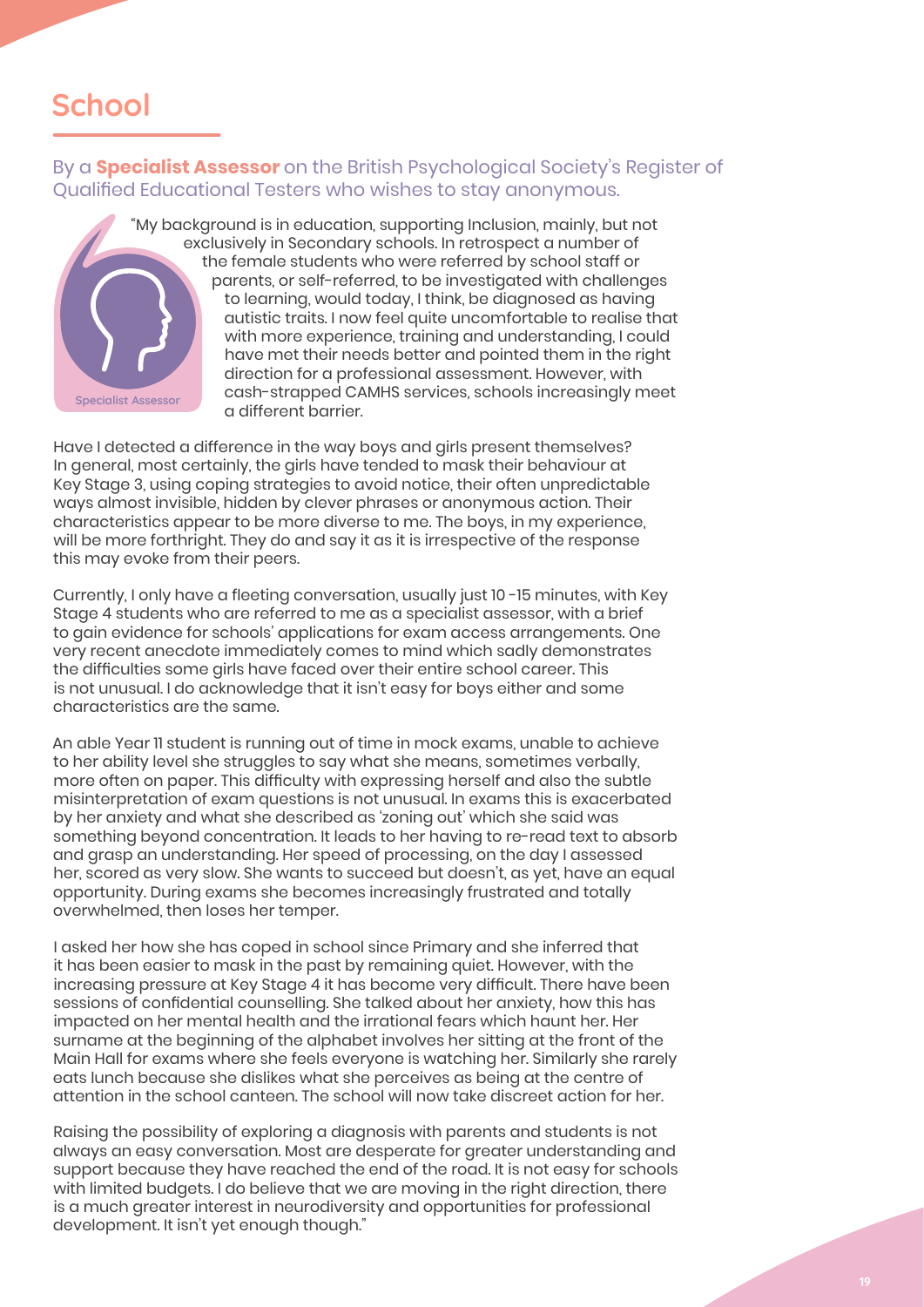# **Why we'd like autism to be recognised before secondary school**

**Sarah Wild** is Headteacher of Limpsfield Grange School in Surrey, the UK's only school for autistic girls.

"For too long the biggest misconception about autism has been that girls can't be autistic. "

Over recent years there's been an increased awareness across society that autistic girls can present very differently to autistic boys. However



getting a diagnosis is still challenging for autistic girls, especially in their primary years. Many autistic girls at primary school can make conversation, want to have friends and are desperate to fit in and be "normal." The stereotype of an autistic child being locked into themselves and obsessive doesn't apply to autistic primary aged girls, who are reaching out and trying to socially engage with their peers. Autistic girls can be deceptively good at faking neurotypical behaviours from a very young age, and are experts at hiding in plain sight at school.

It is time for society to reimagine what autism looks like.

### **Masking or camouflaging**

Masking or camouflaging is when an autistic person copies someone else's social behaviour and tries to make it their own – without fully understanding where that behaviour comes from. This can lead to serious problems. Masking or camouflaging is mentally exhausting and isolating. At primary school autistic girls are often surrounded by peers who really don't get them. They have to mask their difficulties all day, and pretend to be a different version of themselves. In many cases this leads to meltdowns at home as a result of an overwhelming and confusing day, with family life becoming very difficult.

This is why understanding, regulating and managing emotions is absolutely crucial to autistic girls' emotional and mental wellbeing. It is key to feeling well, happy and together and to accessing opportunities. It's the difference between autistic girls functioning and attending school each day or being stranded at home by their anxiety.

### **What can primary schools do?**

Primary schools are lovely places populated by staff who are deeply committed to giving their all and ensuring great outcomes for children. Very often staff in primary schools will go the extra mile to make sure that children are well supported and are included in their school communities. Primary schools are usually smaller than secondary schools, and children at primary school experience a high level of staff continuity – so the adults who work with them know them very well. These protective factors can mask the problems that autistic girls face.

Over the past decade I have heard, many times, tales of parents talking to class teachers and SENCOs in primary schools about regular meltdowns at home at the end of the school day; only to be told that there is no problem in school so it must be about something else.

This is not strictly true. Autistic girls are professional maskers – the fact that they have meltdowns at home indicates that the school day isn't working, and is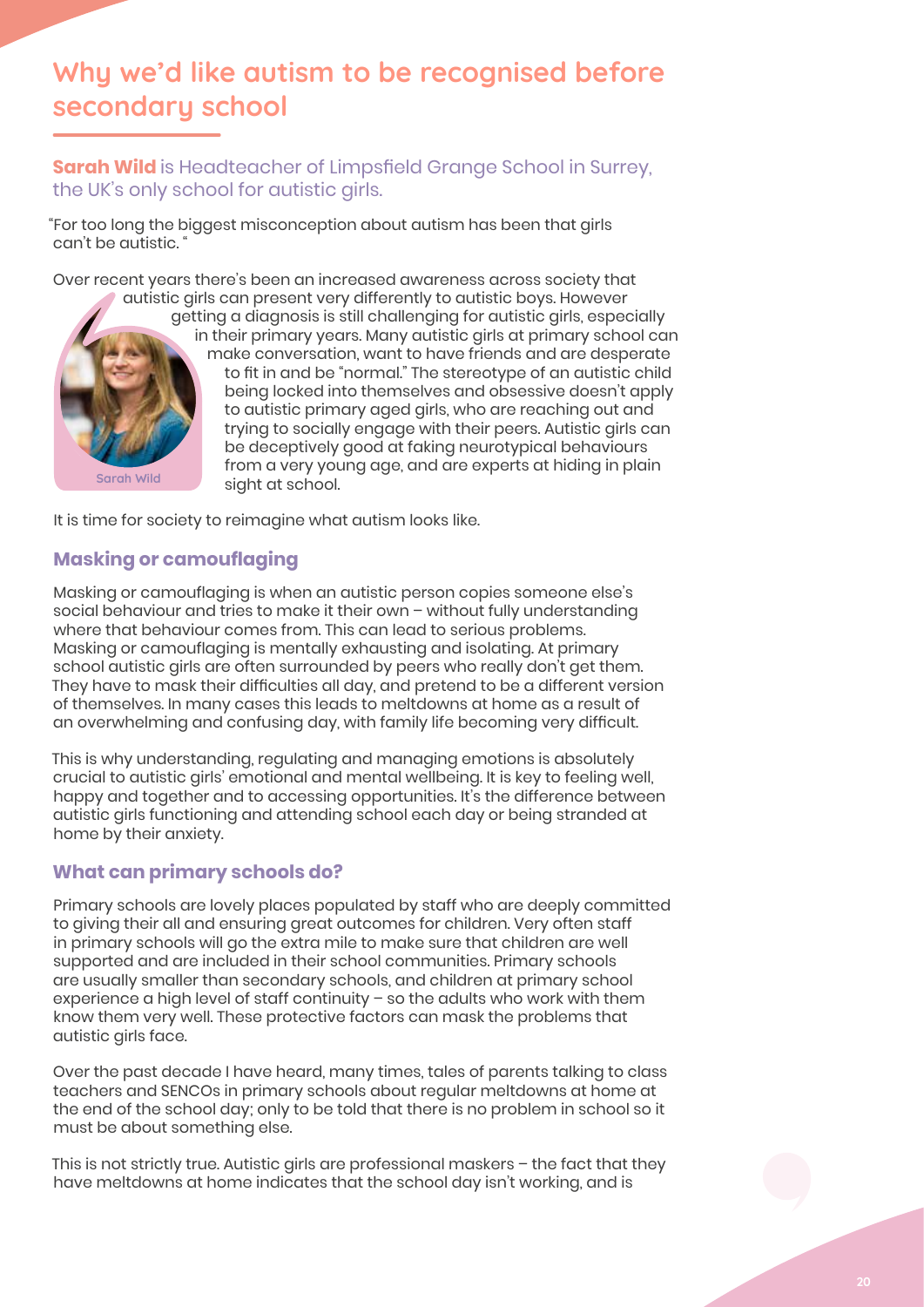causing them extreme distress and anxiety.

It is vitally important for primary SENCOs and class teachers to listen, really listen, to what a parent or carer tells them about how things are at home, and that parents, carers and school staff try to piece together the cause of the meltdowns as a team. It is useful to map meltdowns with parents and carers. Find out if they are happening on a certain day or every day. Can the young person identify what happened during the day to trigger a meltdown, or is it just an overwhelming sense that they can't cope or manage the day to day situation? Essentially primary school staff and parents and carers need to be partnered detectives trying to unravel the mystery of the day that went wrong.

Tips for educating autistic girls at primary school:

- **1.** Build a relationship. Relationships are crucial to autistic girls they need to feel accepted by you, and that you understand them.
- **2.** Make learning concrete, contextual and visual.
- **3.** Ask them how they would like to be supported in social situations autistic girls will want to engage with others socially but may find this overwhelming or confusing.
- **4.** Build in quiet space and time each day where the girls can process their thoughts and feelings without being socially "on show." Remember that masking all day is exhausting.
- **5.** Create some bespoke sex and relationships opportunities. This cannot start too early as autistic girls have multiple vulnerabilities:
	- **•** they want to please people.
	- **•** they are sociable without understanding context.
	- **•** they are concrete literal thinkers.
	- **•** they can be very trusting.
	- **•** they often have low self-esteem.

### **Sarah Wild**

Headteacher – Limpsfield Grange School

You can find Sarah on Twitter: **@Head\_Limpsfield** Limpsfield Grange School **@LimpsfieldGrang**

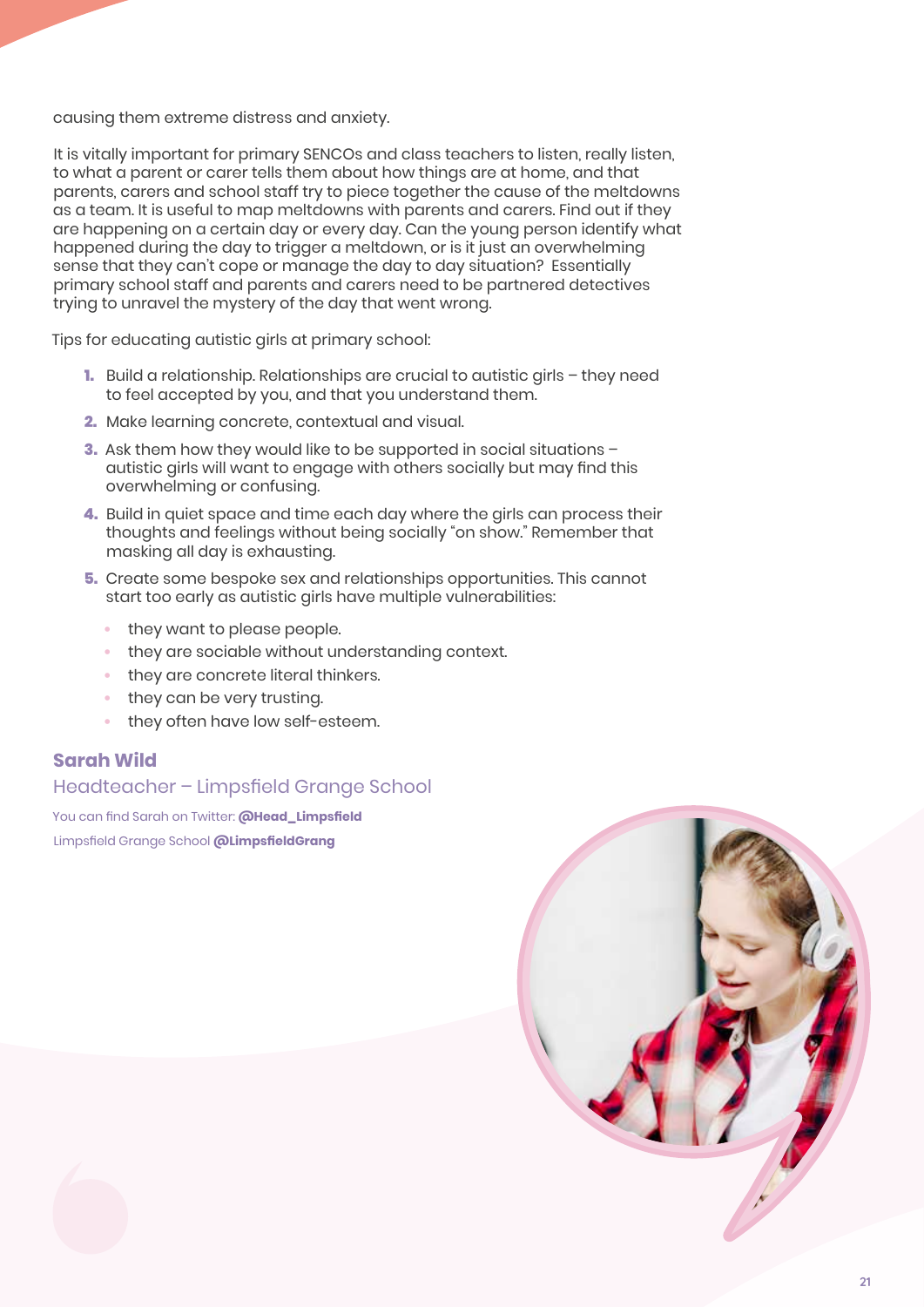# **Feedback about primary school from Limpsfield Grange Year 7 students**

### (December 2021)

We asked Year 7 students at **Limpsfield Grange**, the UK's only school specifically for autistic girls, to reflect on their experiences at primary school.

### Great things about Limpsfield Grange:

- **•** There are people who can help with problems.
- **•** I have friends.
- 
- **•** It is calm.
- **•** I get to work in class with everyone else.
- **•** Animals!
- **•** I am not judged.

### I would have liked people at primary school to know:

- **•** That everyone has different autism.
- **•** That just ignoring bullies is really hard and you
- **•** Not everyone needs to know about my needs it's up to me who knows about them.
- **•** That sometimes I am sad for no reason.

### Primary school would have been better if:

- **•** I didn't feel left behind.
- **•** Other students understood me.
- **•** I didn't feel so pressurised and stressed.
- **•** Staff knew how to help me.
- **•** The work was explained so I could understand it.
- **•** I didn't get bullied.

# Limpsfield Grange

limpsfieldgrange.co.uk

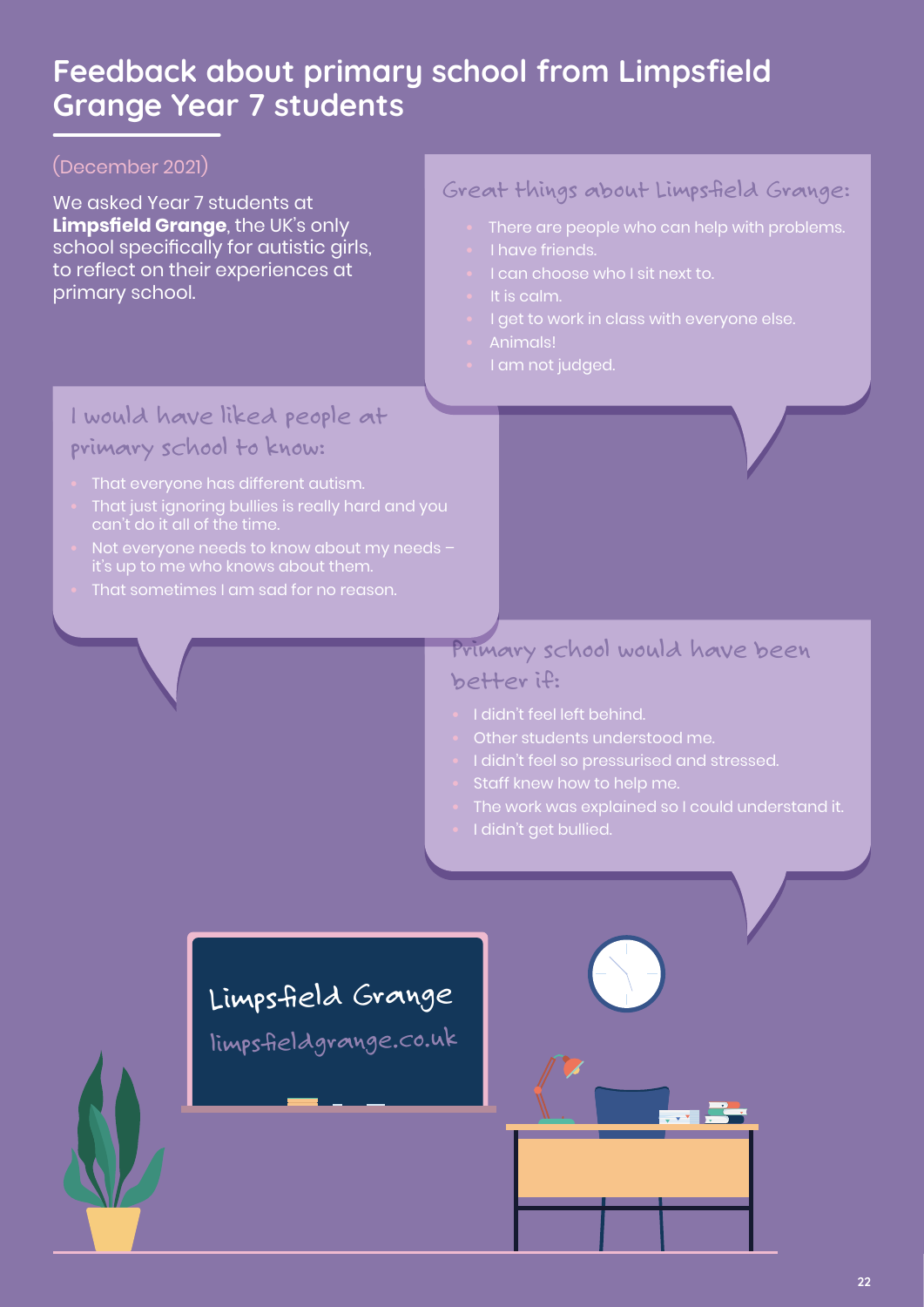# **Current Research with School Staff**

We asked **Dr Judith Hebron** about her ongoing research project looking at autistic girls in school through the eyes of school staff. This is her summary of the first part of the project, unpublished at the time of writing.

### **Perspectives, knowledge and understanding of autism in girls among school staff**



Dr Judith Hebron, Associate Professor, School of Education, Dr Paula Clarke, Associate Professor, School of Education and Miss Victoria Lynn, Laidlaw Scholar, School of Law, University of Leeds, UK.

### **Background**

While knowledge of autism has developed significantly over the past few decades, attention has largely focused on boys and the male presentation, with the belief that girls (and women) were less likely to be affected. This

assumption has now been widely challenged, and there is growing consensus that autism is far more prevalent in girls and women than previously thought. The stress and long-standing pressure to be seen as 'normal' is believed to result in unacceptably high levels of mental health problems. Indeed, many girls and women only receive a referral for an autism diagnosis following treatment for a mental health condition.

### **Our project**

We administered a UK-wide questionnaire to gather the perspectives of all categories of teaching staff. We asked about staff knowledge, experience, training and confidence when working with autistic girls. In addition, we asked some open-ended questions about perceived challenges for autistic girls, useful strategies for supporting them, as well as barriers to effective support.

### **Findings**

The questionnaire ran in early summer 2021, with 256 staff responding from across the UK. Respondents came from a wide range of roles, encompassing primary, secondary and further education, and with different levels of experience. Knowledge of autism was generally good, and most staff reported that they felt confident when working with a young autistic person, although nearly a quarter reported not having had any autism-specific training.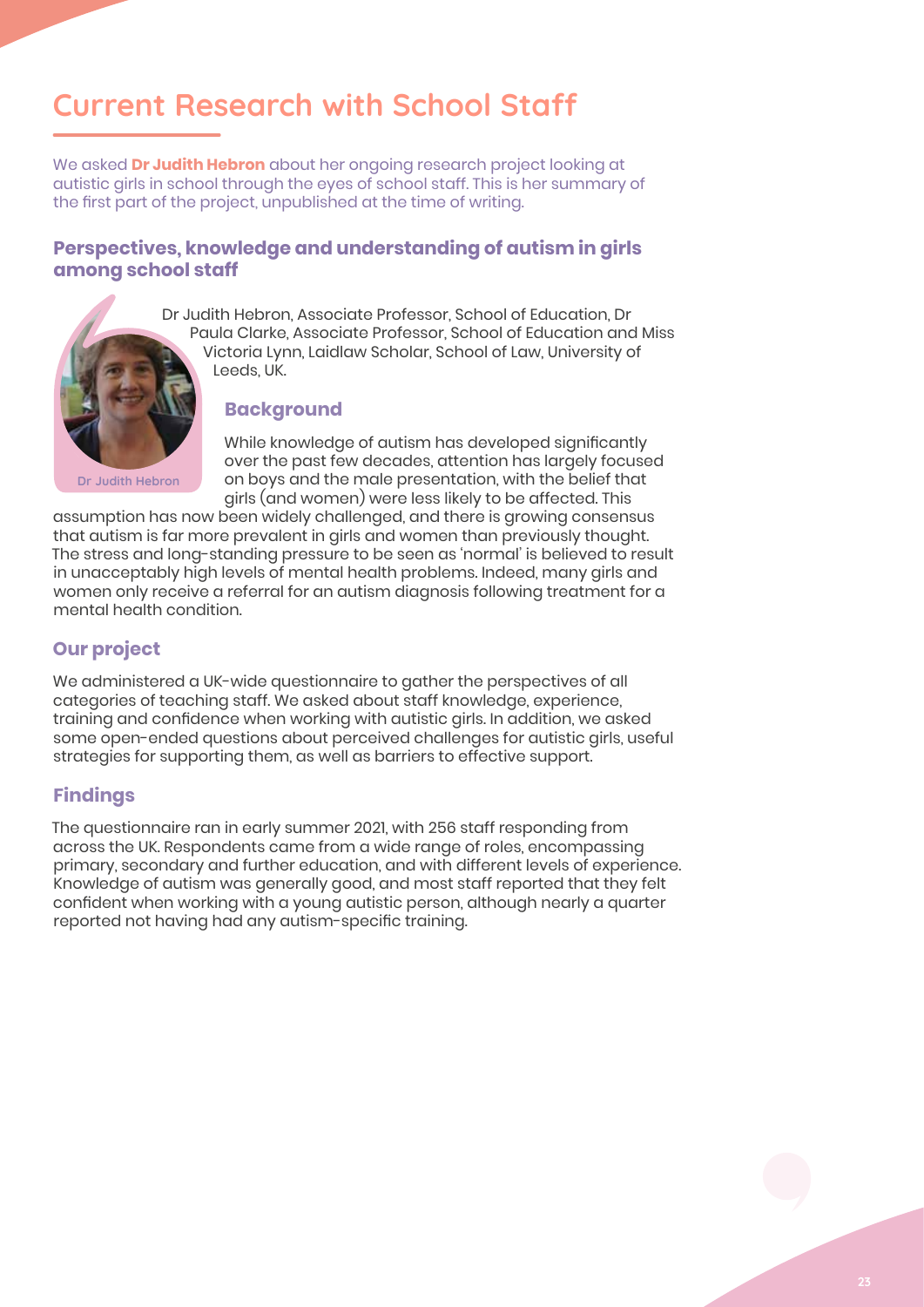When asked to consider prevalence of autism, 40% of respondents felt that autism was as common in girls as it is in boys (50% felt it was more common in boys and 10% were unsure). Some worrying trends emerged when participants were asked about observed differences in the presentation of autism between boys and girls:

- **•** Autistic girls were reported to be more likely to have friends than boys, and this may be because their interests are more similar to those of their peers than those of autistic boys. In addition, they tended to copy the behaviour of others more and try to hide their autistic traits compared to autistic boys.
- **•** However, autistic boys were more likely to be bullied than girls (although the figures are worryingly high for both groups at 64.2% and 54.7% respectively) and were reported to have much higher levels of challenging behaviour. Both groups were observed to have difficulties coping with change and sensory over/under-sensitivity, with this being slightly higher for boys.
- **•** Although reported prevalence of mental health difficulties was worryingly high for both groups, it was much higher for autistic girls (83% compared to 63.4% for autistic boys), and girls were reported to have more frequent absences from school than boys.

Most respondents felt that autistic girls are often misdiagnosed or diagnosed later than boys due to their ability to mask and camouflage their autistic traits. When asked about the perceived challenges autistic girls face at school, the most common responses were in terms of making friends and trying to fit in. It was frequently reported that other diagnoses had been given (e.g., anxiety) prior to recognition of autism. Mental health concerns were frequently mentioned by respondents in relation to masking, sensory overload, and difficulties arising from the school environment. There was consensus that a lack of awareness and understanding among teaching staff could be a challenge, with one respondent writing: "Just because girls mask so fantastically well, it shouldn't be deemed that they are fine in school. Wider education and understanding of autism in girls are required". Staff reported that receiving a diagnosis of autism was helpful, as difficulties could arise in providing adequate support without one.

### **Implications and directions for future research**

Important themes are emerging regarding staff awareness and confidence, mental health concerns about autistic girls and masking. Respondents in this research project have shared a range of valuable strategies and highlighted priorities for staff training and development of a more inclusive school environment. The next stage of this study involves a more comprehensive and in-depth analysis of the data which will be used to inform a more detailed report and publications. It is hoped that the findings will contribute to further educational research and be used to inform school practice and staff training, and consequently the educational experiences of autistic girls.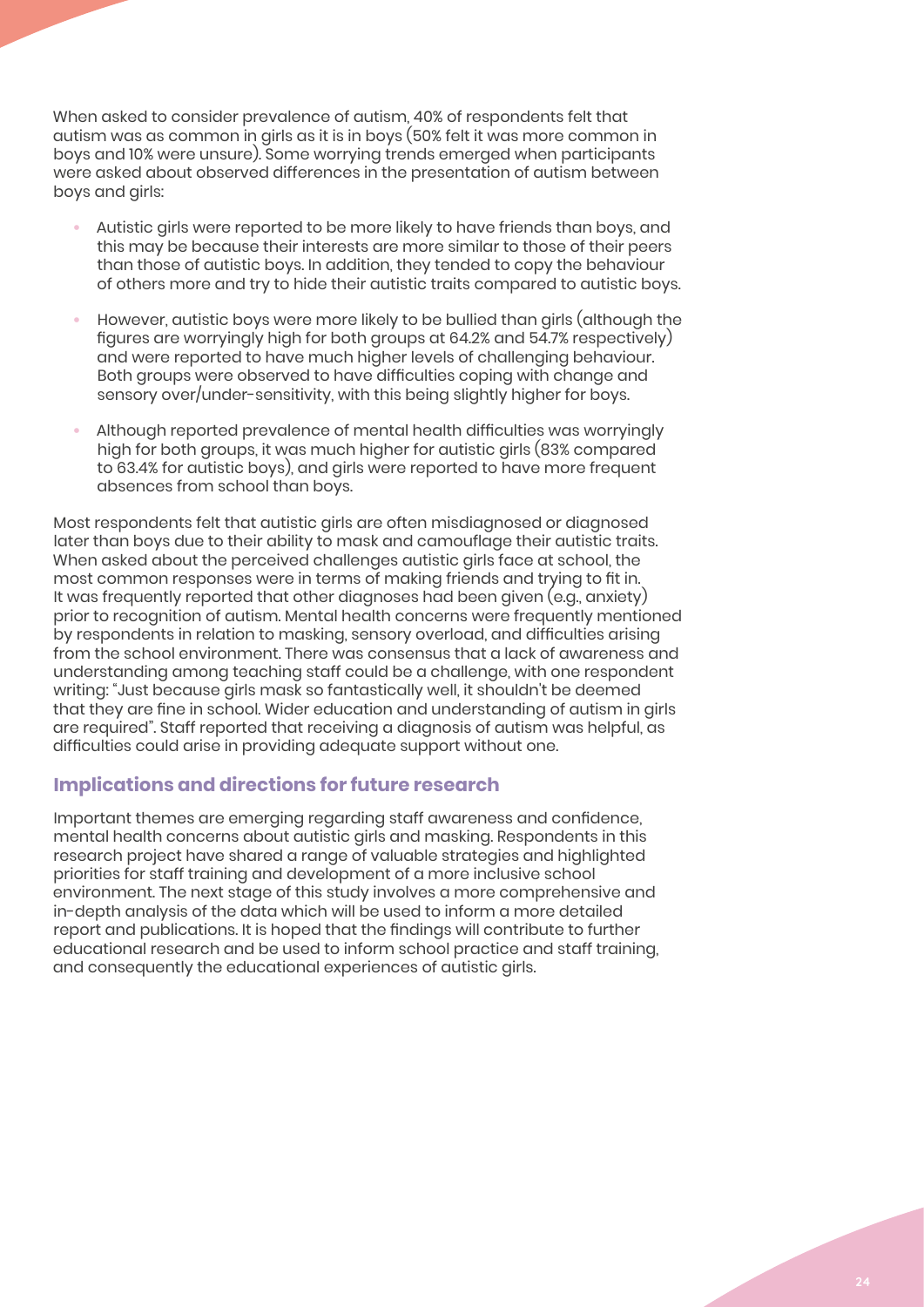# **Sex Education should be tailored for autistic young people**

The reasons below highlight why we believe regular sex education in schools doesn't serve autistic young people well. Time needs to be found for this without creating a further feeling of segregation for autistic pupils.

- **•** Euphemisms don't work autistic young people need clear, explicit language with no need for inference, factual information, and support to put it in social context.
- **•** Instruction needs to be adapted to the pupil's communication style eg. may be a visual learner.
- **•** Autistic pupils may not have peer to peer conversations on sex so adults shouldn't assume they gain knowledge this way.
- **•** It can be a neurotypical assumption that autistic people aren't sexual or shouldn't be sexually active. This is very unhelpful.
- **•** Autistic pupils may not share neurotypical norms of what is public versus private, and need support to keep the most necessary aspects private.
- **•** Autistic young people, particularly girls, can be highly vulnerable to sexual abuse. This is a safeguarding concern but education is needed to ensure that they understand consent, and that they are able to talk about body parts or sexual feelings.
- **•** There is an increased likelihood that autistic pupils may be LGBTQIA+ and all sex education should reflect this and be inclusive.
- **•** There is a possibility autistic young people will have sensory issues with sex, eg. touch and smells, and they may need support to find ways round this or communicate their clear boundaries to partners.
- **•** The autistic community is a very sexually heterogenous and non-conformist population, and some may for example have strong interests in particular sexual activities, parts of the body or fetishes. While sex education doesn't need to cover this specifically, it should be inclusive and non-judgemental while still maintaining the young person and their partner's right to consent or not, always.
- **•** Equally an autistic young person may be asexual and it's important to be inclusive and non-judgemental about this also.

|  |   | $\overline{\phantom{a}}$ |  |
|--|---|--------------------------|--|
|  | ┗ |                          |  |
|  |   |                          |  |
|  |   |                          |  |
|  |   |                          |  |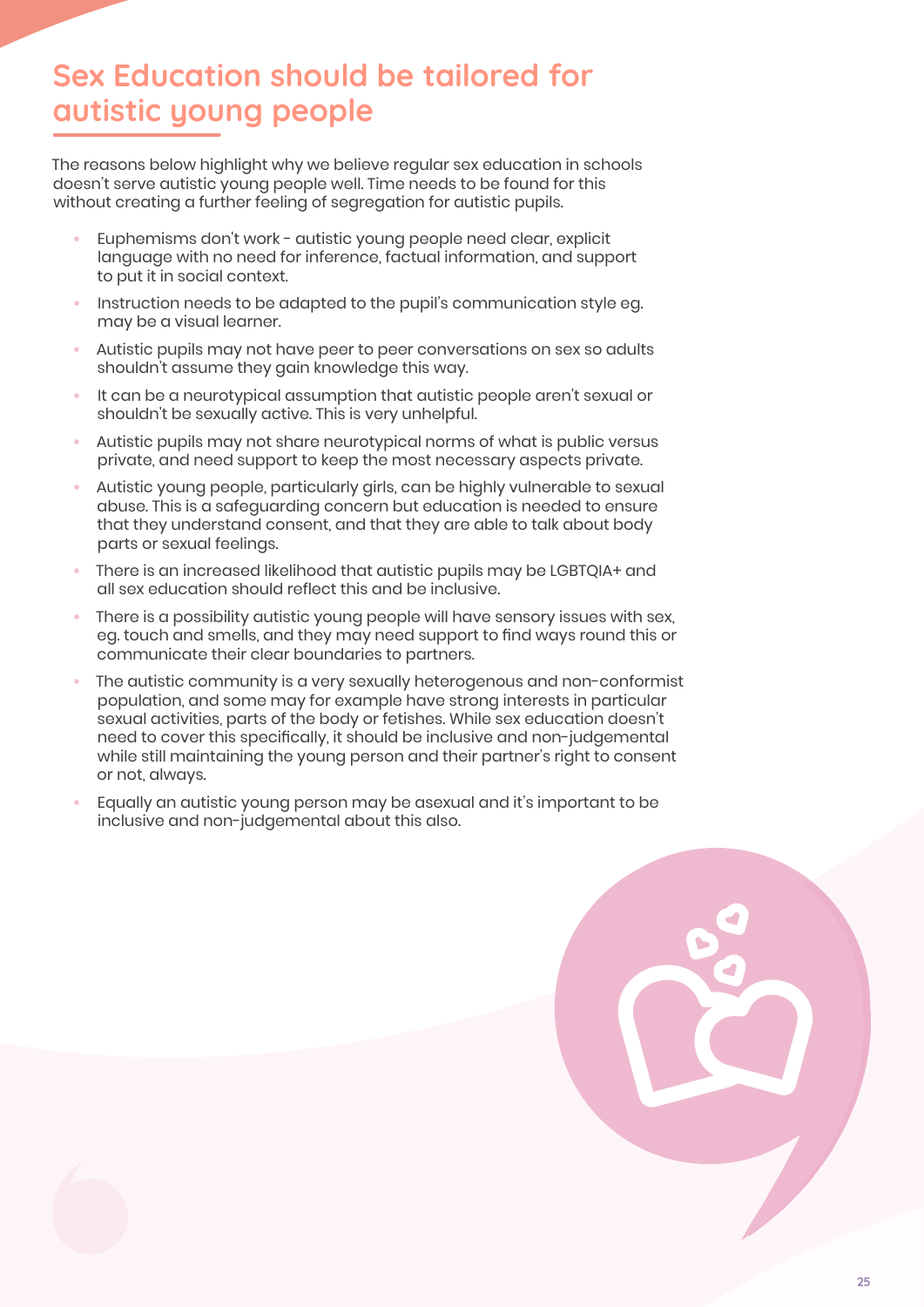# **Exploring autism with autistic girls and teenagers**

### From **Trudi Rainsberry**, Specialist Teacher in autism and SEND.

Working in mainstream and special education, it is my privilege to support autistic girls and teenagers to explore autism and what this means to them. It is important not to project personal perspectives of an autistic identity, but to facilitate exploration and enquiry. With younger autistic children of primary age, it can be supportive to facilitate this through small groups, providing guidance to develop a shared understanding. When engaging individually with secondary age autistic girls and teenagers, enabling a supportive empathetic, non-judgmental environment is essential. This may be provided whilst engaging in preferred activities or interests, enabling the young person to feel empowered to be themselves. **Trudi Rainsberry**

Relating autistic young people's shared experiences can be beneficial, providing an opportunity to talk about autism in relation to particular talents, strengths, and interests, as well as areas in which they may have previous negative experiences, such as relationships, or people's attitudes towards 'stimming'. A focus on a young person identifying with their autism through strengths can be key to facilitating a positive experience and understanding of autism. In discovering what they like about themselves, the autistic young person can feel heard and begin to develop their autistic identity. It is also essential to enable autistic girls and teenagers to feel empowered to discuss their concerns and anxieties in a safe and genuinely empathetic environment.

In my experience in both mainstream and special school settings, exploring emotions can be problematic. 'Feeling' emotions in an atypical way, due to Alexithymia, can be compounded by communication differences and create anxiety that others interpret them as lacking empathy. This includes sharing and interpreting emotions through facial expressions. In my experience, autistic girls mask their emotions, sometimes appearing 'passive,' or 'shy.' Supporting autistic young people to focus on their 'likes' and 'dislikes' can be a more constructive alternative to discussing emotions, exploring 'strengths' and 'needs.' Empowering the young autistic person to identify their preferences and begin to express the accommodations they might find beneficial to improve their environment.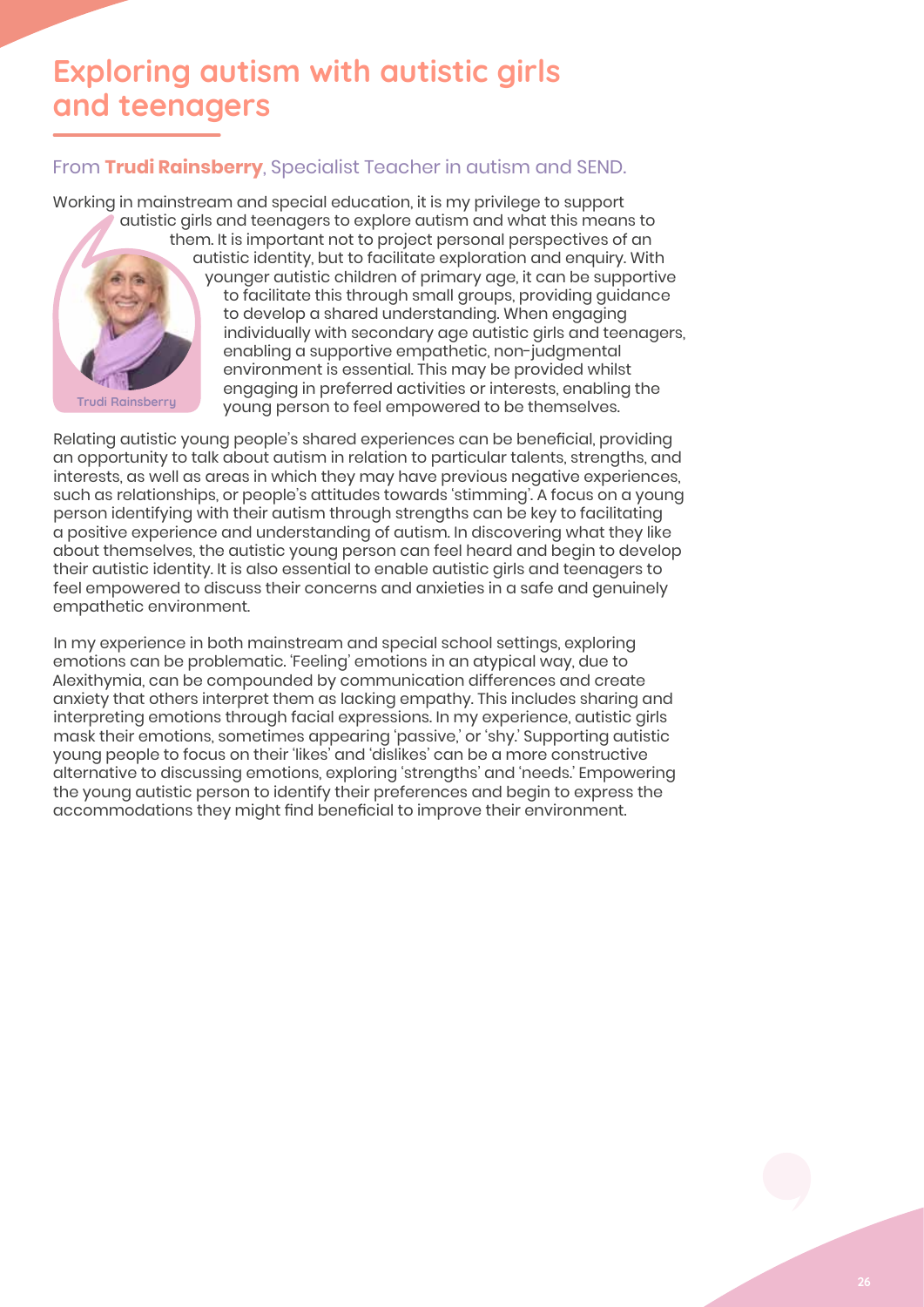# **Being diagnosed in adulthood**

In recent years, there has been a significant increase in the number of women being diagnosed with autism during adulthood. In the past 20 years, the number of people diagnosed with autism has risen by 787% across the United Kingdom, particularly amongst women (Russell et al, 2021). This is not because there is a rise in the number of autistic people, but that we have become better at recognising autism. Our understanding of what autism is and what it can look like has grown, and our diagnostic methods have improved. In adult diagnostic services the gender gap is much smaller than in child services, which leads to the conclusion that those who present as female are being missed at an early age (Leedham et al, 2020). This makes it even more important to research those late diagnosed people brought up as girls, so that we can discover what we're missing.

There remains a lack of research into autism and ageing, which raises concerns. For starters, many older autistic people remain undiagnosed. Others who have received a diagnosis later in life share feelings of shame, difficulty finding others to relate to and having to deal with stereotyped assumptions (Leedham et al, 2020). This lack of research is concerning when it comes to healthcare provision for elderly autistic people, as there are few guidelines for adjusting healthcare to meet the needs of autistic people, for example in dementia inpatient care. There has been a particular lack of research into older autistic women, because in the rare studies into older autistic people, women didn't greatly feature.

However, things are changing. There is an ever-growing group called Autistic Doctors International who are a group of - you guessed it - doctors who are autistic. They include GPs, consultants, psychiatrists, anaesthetists and others and are mainly women, with a keen interest in autism in the over 50's and in menopause. They are contributing to a growing body of research - by actually autistic researchers - in these areas.

> **If you're interested in reading more from Autistic**  tors Internati **you can see some of their ever-growing body of output here:**

**https://linktr.ee/ autisticdoctors**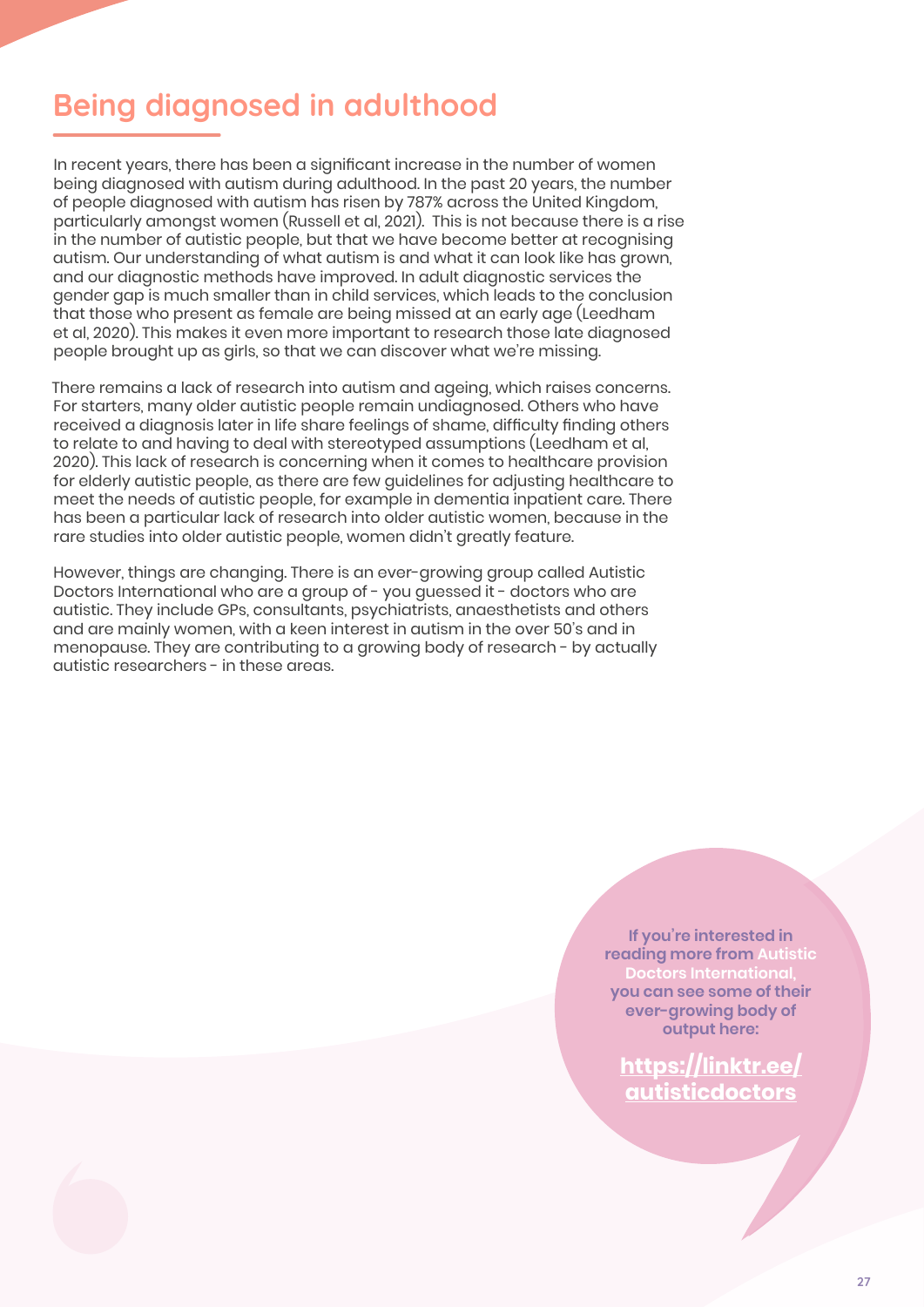# **Ethnicity and Autism**

Estimates of the prevalence of autism in the population tend to be based on wealthy Western countries, and the statistics record less people as autistic in less developed or lower income countries, so the likelihood is that there are many autistic people as yet unrecognised in these countries (*Hull, Petrides and Mandy, 2020*). Black and, in the US, Hispanic families particularly struggle to get a diagnosis for their autistic children. There is potential bias all along the diagnostic pathway from recognising developmental concerns (which may present differently in different cultures), to referral (bias or lack of knowledge about presentation in different cultures may result in dismissal), to biased screening tools (for example, it is a Western notion that eye contact is necessary, in some countries making eye contact is rude or threatening), to bias in assessing what support is needed and how long it should continue (*Straiton and Sridhar, 2021*). All practitioners need to be conscious of their bias and endeavour to use tools which give a fairer result.

### From **Warda Farah**, Speech and Language Therapist and Trustee of Autistic Girls Network:

"As an autistic Black woman, it was only when I turned 30 that I began to selfidentify as being autistic. Throughout the years I had many challenges in education and the workplace.



**Warda Farah**

I remember when given a classroom task I would ask lots of questions, this was deemed by the teacher as being defiant, and that was the first time I was ever excluded from school. My teachers said that my behaviour was a choice and that I was attention-seeking.

On other occasions I was labelled as rude and disruptive. The school told my parents that I was emotionally disturbed and my parents, who had no knowledge of Autism or ADHD, did not question this.

Even in my 30's, medical professionals dismissed the possibility that I could be autistic because "I had friends, I had done well academically and I did not look autistic". I gave up on the idea of being officially diagnosed because of the trauma of not being believed by my GP.

Being diagnosed with Autism is hard enough for girls, but when you're a black girl it is even more difficult as there seems to be a lack of awareness on the topic.

There is a gap in the research looking into how Black girls experience autism. There needs to be open discussion and acknowledgement that girls from Black communities are also autistic.

Research is needed to tackle the inherent racism and bias in the diagnostic process for Black girls, which requires us to step away from the Western lens that autism is viewed in, to adequately address this group's needs."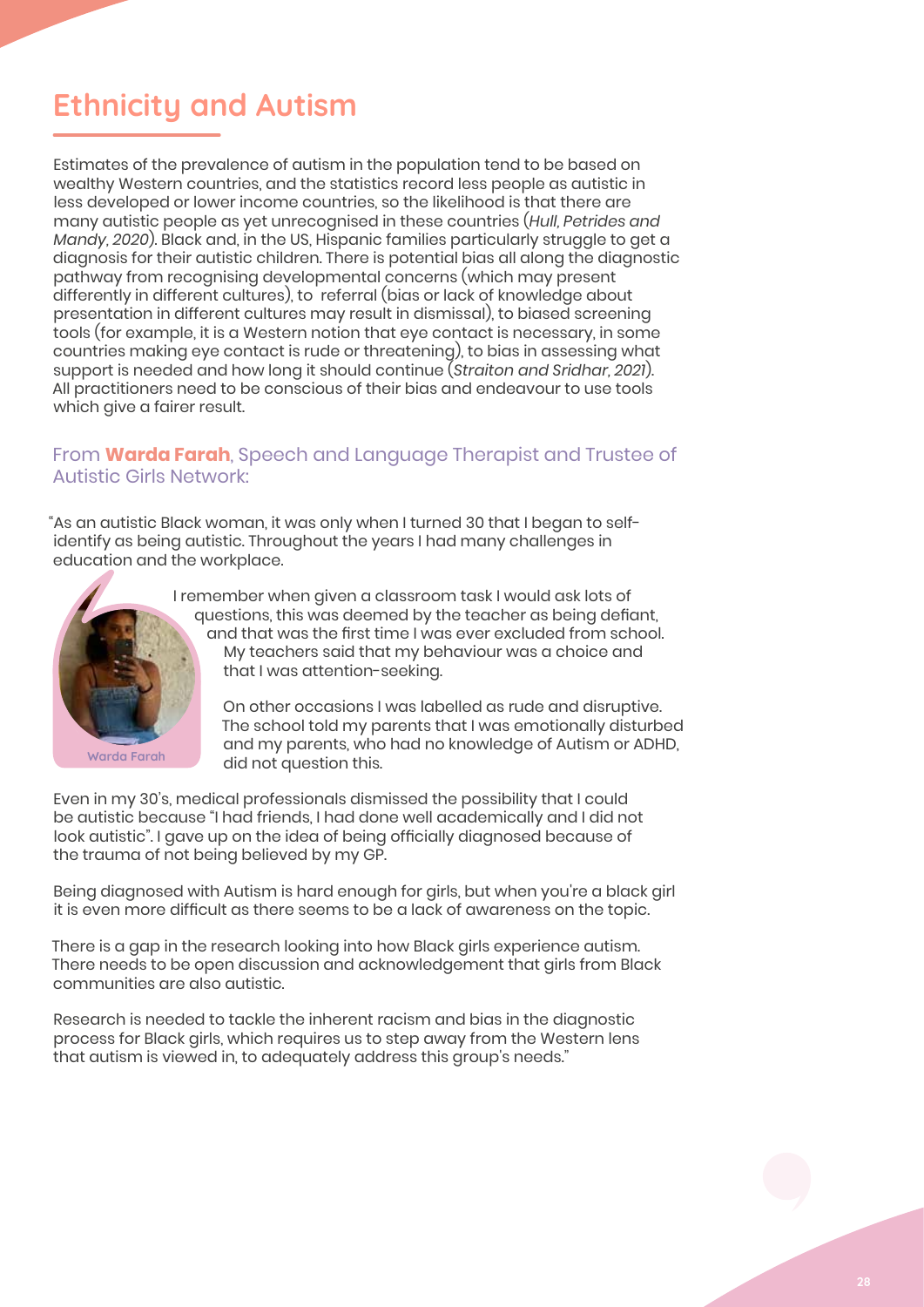There are other issues which need to be considered too, which take into account the intersection of autism and different cultural expectations or ideas regarding both disability and gender.

Why is autism less recognised in black and brown people and what can be done to change that?

- **•** There have been studies showing that professionals can attribute communication issues to ethnic background, and therefore don't refer a child for an autism assessment (*Begeer et al, 2009; Wiggins et al, 2020*).
- **•** It's true that there may be issues with English as a second language, and there may be social problems where families have difficulties getting access to health care, but if children are going to school, theoretically all should have an equal chance of being noticed and referred - that isn't happening.
- **•** If there is a reason why some cultures don't want an autism diagnosis, we need to work with those communities to raise awareness about why it's important, both to secure support for the child and to help them understand their own identity.
- **•** There may be less information about autism, diagnosis and support available in other languages - this can be a big barrier to some communities. We need better translation services and access to interpreters.
- **•** There can be cultural issues around interacting with health/social care/ education professionals, and likewise these professionals may have little understanding of that culture, and may use inaccessible language.
- **•** Some communities have a stigma surrounding disability in general, and autism included in that. Therefore some families don't like to be open about an autism diagnosis - sadly this will make the autistic person feel even more isolated and 'other'.
- **•** Better awareness and understanding is needed on all sides, and all professionals should be aware that skin colour doesn't make a difference to neurotype.

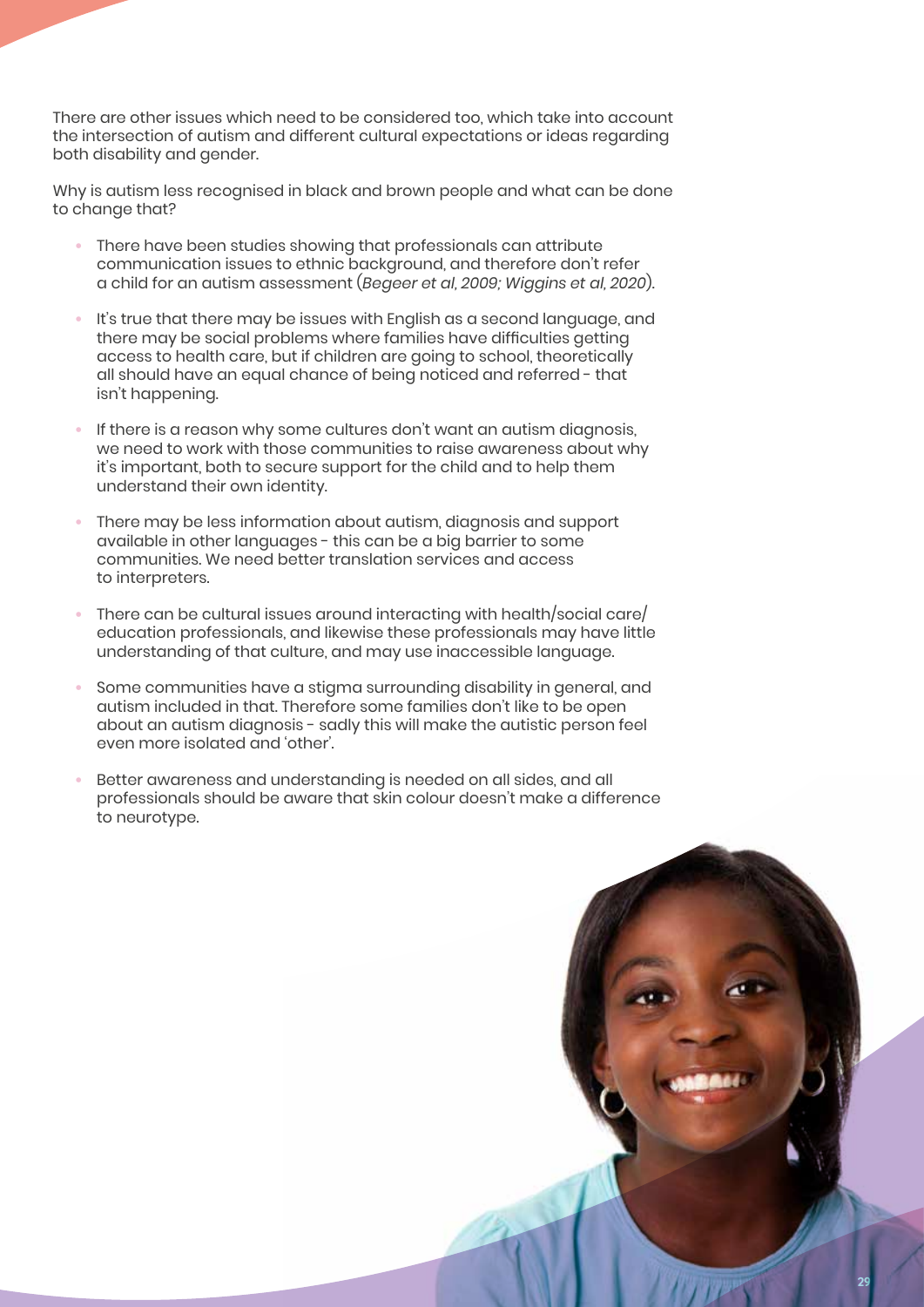# **Autism and South Asian Families**

### By **Reena Anand**, writer & speaker on Autism in BAME communities.

"Asia encompasses a multitude of cultures, from the Indian subcontinent to the vast plains of central Asia. And so, the term Asian doesn't really do justice to the broad richness of cultures and identities whom it is intended to envelop. This section focuses on the intersectional difficulties experienced by British citizens whose ethnicities derive from the Indian subcontinent.



Research around the impact of cultural difference on the experience of families with an autistic child – whilst limited – has consistently identified that these children are further disadvantaged because of the layering effect from an intersectionality perspective of having multiple protected characteristics (Equality Act 2010) thereby compounding the victimisation they experience. Families often experience shame and judgement from their communities because of a lack of understanding of autism and misconceptions around its cause in addition to cultural expectations around how children should behave and what good parenting looks like. This is compounded by a general lack of representation

and cultural competency in healthcare services resulting in families not accessing support for their child.

With regard to girls in particular, some parents have reported that they've rejected autism diagnoses for their daughters out of fear that other siblings' marriage prospects will be adversely impacted in the future. On the other hand, some professionals have reported that parents appear more willing to accept an autism diagnosis for a daughter than a son because of cultural expectations around continuing the family name and how they define what success looks like for their child, often rooted in academic prowess.

Moreover, girls can often present as more structured and ordered in their thinking and play, present with good language capability as well as being able to mask longer so their autism isn't identified as early as their male counterparts. Many of the qualities they exhibit are considered respectful in South Asian cultures which can further hamper identification such as, maintaining quietness, lack of eye contact or internalising emotions rather than freely expressing them.

It is therefore imperative that investment is made into generating greater awareness and acceptance of autism in girls within South Asian communities so that the myths which prevent parents accessing support can be addressed and these girls receive appropriate support and interventions so that they aren't impacted by resulting poor mental health as they progress through their teenage years."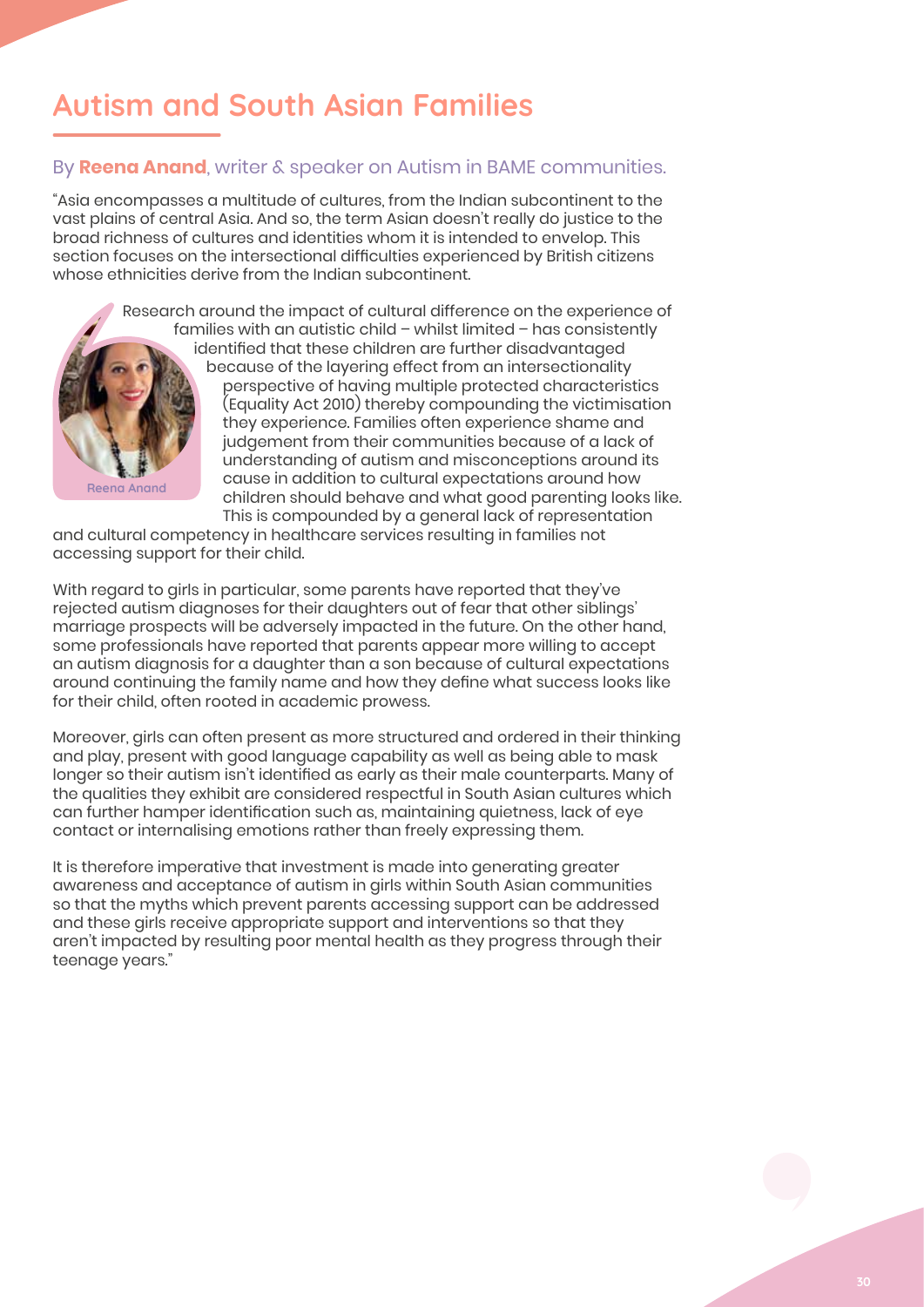# **Gender and Autism**

### **Dr Wenn Lawson,** Psychologist, autism researcher and author.

*"The neurodiversity paradigm shift, encompassing all neuro types as being of equal benefit to society, raises questions that need further attention. What are we doing to prevent the need for masking? How are we protecting autistic girls and women from severe mental ill health?* 



picture and broader dilemma, the intersectionality debate. This highlights issues of powerlessness, pathology, providence and other problems which are causing inner despair. Already females (however gender diverse) have struggled over centuries with such labels as hysterical, emotional, the fairer sex, and so on, then as practitioner eyes were opened to the reality of autism not being exclusively male, the issue for policy and appropriate resources for all, is hitting home.

Like autism, gender is also a spectrum of difference. Learning to be at home with difference, diversity and gender disparity while finding common ground can only profit the autistic individual, the family and society at large. Focussing upon quality of life in autism, uniting gender under the equality banner, remitting gender dysphoria and building mental fitness in the autistic and autism community create an intersection, not as a crossroad of indecision but more a roundabout that exits each in the direction of prosperity."

It would be hard to think of an area where society has taught us the 'right' way more than gender. Many of us have grown up thinking of gender as a binary concept - male and female. But we know now that gender identity is a spectrum, and also that autistic people are more likely to identify in a gender diverse way. In fact, according to a 2020 study, people who don't identify as the sex they were assigned to at birth are 3 to 6 times more likely to be autistic (*Dattaro, 2020*).

### **LGBTQIA+**

Autistic young people are more likely to identify as LGBTQIA+ (a term used to encompass lots of different gender identities – see the link for a complete explanation) than their neurotypical peers, and this puts them into a double minority, with double the chance of 'minority stress'. Some of this stress can be alleviated by acceptance and support, whatever their gender identity or sexuality. How much you support and advocate for them needs to be led by them, but the importance of a simple acceptance of their identity can't be overestimated.

**Follow the link below for a full definition of the meaning of LGBTQIA+:**

**LGBTQIA+ Acronym Explained**

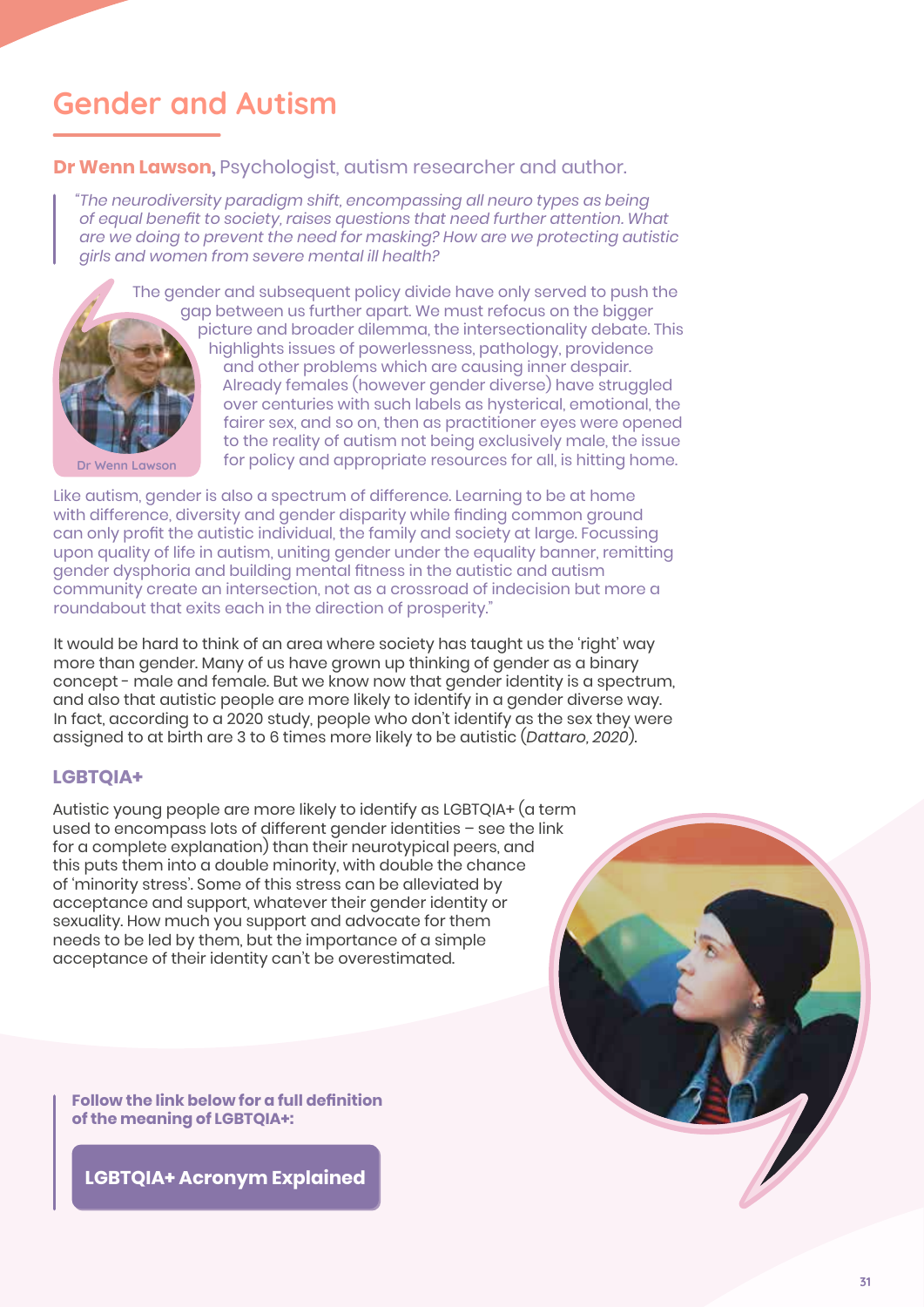A Personal Perspective about Identity from **Claire Farmer**, Co-Chair of Trustees at Autistic Girls Network, local government SEND advisor and former Headteacher.



**Claire Farmer**

"There is an obvious possible correlation from my experience and it is one that simply comes down to: as an Autistic person, I am myself. This may sound oblique, but when one considers the social hoops and niceties we are all expected to learn, my world has been filled with stark contradictions that clearly make sense to many neurotypical friends and family members. For example, we are told from a young age to tell the truth, oh but not that truth as it's rude. Add a thousand more of those and it's no surprise that my internal truth, my sexuality, was just simple and was mine; was me.

My identity, initially as a young woman who was attracted to men and women, but more so women, was just who I was. I tried to put on that different skin that might make me more palatable to others but it just never worked. Instead, I held on to an internal acceptance within a world that was full of such nonsensical – to me – hate and bigotry. This presented a double bind in that not only was I clearly quite different to my peers, but I was also deemed a deviant by many, who made their mind up because of who I loved rather than who I was.

Add to this that I was called 'aggressive', because I spoke the truth or because I stood up to any injustice no matter what the consequences, you get a cocktail of truly feeling like you have been born on the wrong planet. Whilst it may be a generalisation, girls tend to internalise such things. It is not that the world is wrong for being so judgemental and appearing to have no ability to rationalise in the way you can, it is because you are wrong inherently. And herein can lie the beginning of a life of self-hate.

It can also form something that is so easy to feel is your safety net, even if it means you are far more open to bullying and others' hate or lack of understanding. It could also be that it feels like it is a 'more acceptable' way of being different. I appreciate that this seems to contradict what I've just said, but there are young people who can stick their stake in the ground in relation to their LGBTQIA+ identity more than being autistic, dependent on how they feel they may be received or indeed how comfortable they are internally with either. Whether this is or isn't the case, is almost irrelevant, the issue is that there is even an issue.

### **Honest and Open Communication**

We need to therefore support honest and open communication (or not, as some young people may not wish to directly engage) when it's sought and not induce any form of shame. Have honest conversations with yourself about why certain things matter to you and actually – do they really matter? Try to not use cliches such as 'I just worry about how others will treat you,' or 'are you sure, we all go through phases.' Just have a think, do you really think that anyone would place themselves in such a vulnerable position (at least in the current climate) on a whim? And are you worried about how others will treat them or is it because you are uncomfortable or embarrassed? Do people go through phases? Of course, every single person does but you don't tell someone to not ever be in a relationship because they're likely to get hurt as how would any of us ever learn?

Support, genuine support and an ability to shift your own perspective and understanding if necessary, is key. Your relationships with these young people will be all the better for it in the long run, but more importantly you will be actively telling them that who they are, fundamentally, is just who they should be; themselves.

Both autistic and LGBTQIA+ pupils are at proven increased risk of bullying in schools, so that's something senior leadership teams should carefully monitor. Social relationships may already be difficult to navigate for autistic young people, and starting a new romantic relationship is always tricky - adding an additional layer of intersectionality makes it all harder to navigate without understanding support. "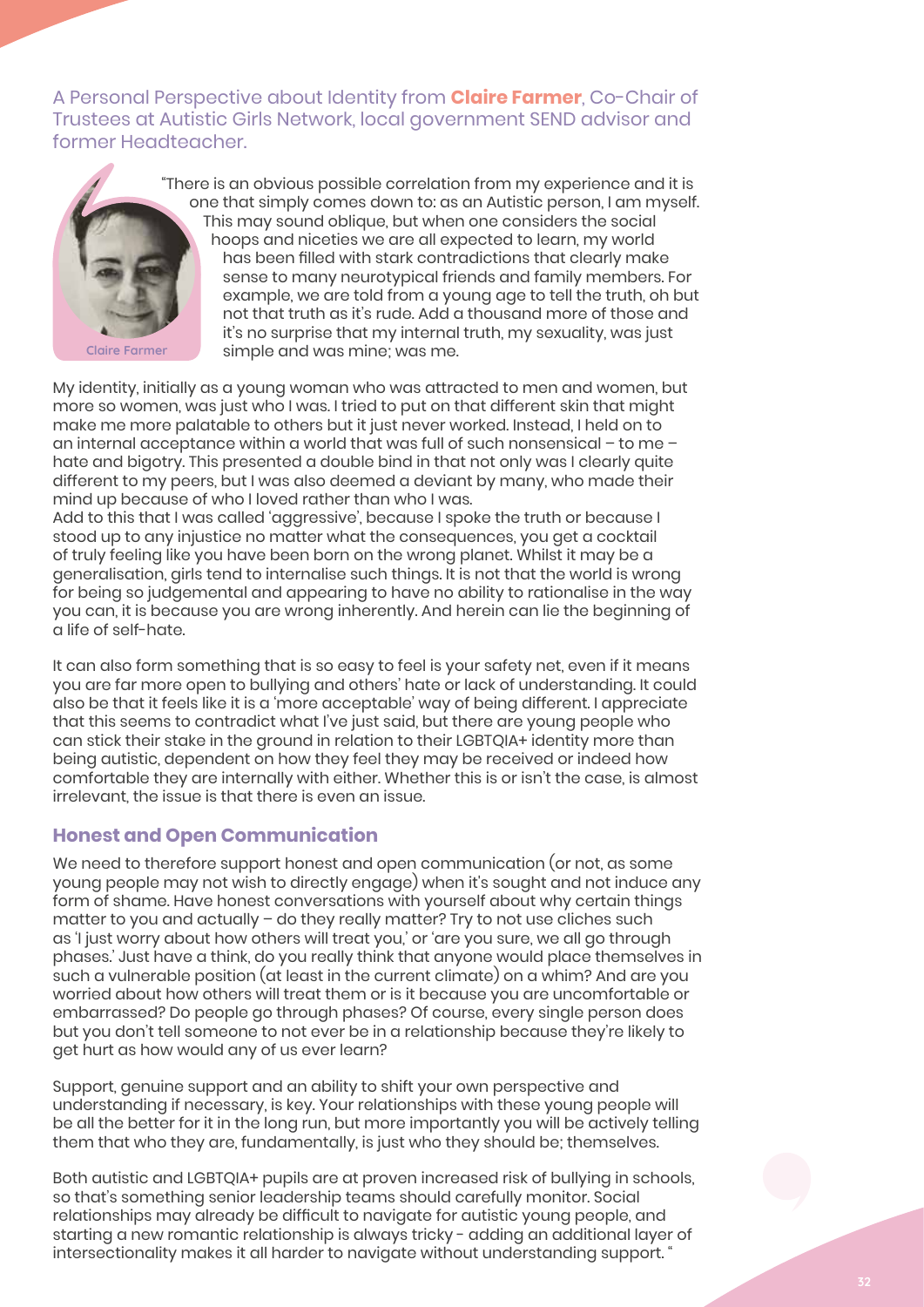### **How parents and/or schools can help**

- **•** Questioning your identity can be lonely be there for them in a non-judgemental way.
- **•** Let them know there's no rush. They don't have to get it right straight away, and they don't have to be like everyone else, including other LGBTQIA+ young people they know. But please don't imply that you don't believe them or that they don't know what they are talking about. It's likely they will have researched and thought long and hard about this before bringing it up with you.
- **•** Try to find an online or face to face group for them if they are up for it meeting other young people who understand will be important.
- **•** If therapy is needed, make sure the therapist understands the intersectionality of autism and LGBTQIA+.
- **•** Listen to the young person when they talk about finding their sexuality or gender identity with your full attention. At this moment, it's the most important thing in the world for them.
- **•** Respect their wishes if they want to use new pronouns or a new name. Explain that you might sometimes make a mistake because your brain will naturally use the old pronouns/name for a while, but that you will try to get it right as quickly as possible. And ask friends and family to do the same if that's what the young person wishes.

### **What is gender dysphoria?**

Some of the gender diverse group of people above will feel there is such a difference between the gender identity they were assigned at birth and their real gender identity that it causes much emotional pain and distress. This is gender dysphoria, and it's these group of people who may seek gender-related medical care (if they do, make sure their care is autism-adapted). The dysphoria can be physical (related to gender-specific parts of the body) or social (related to how people perceive their gender).

Risk of suicide or institutionalisation is worrying in the case of autistic trans people. Research by Murphy et al (*2020*) suggests not only that autistic people are more likely to be trans but that trans autistic people suffer higher levels of mental health issues such as anxiety and depression. It is vital, therefore, that access to diagnosis and to mental health support is improved for autistic trans people.

As for all the difficulties we mention in this paper, young people in care can be especially unsupported. Outcomes for autistic children and young people in care are "significantly poorer" (*Parsons et al, 2018*) than outcomes for autistic children and young people not in care, and poorer also than for other children with SEND in care. Statistics show that 3% of children and young people in care have an autism diagnosis but the actual figure is likely to be higher due to diagnosis delays and lack of referrals (*Parsons et al, 2018*), so the percentage of autistic children in care is higher than in the general population. Authorities responsible for these 'looked-after' children and young people have a responsibility to recognise and support both their autism and their gender identities when they have no families advocating for them.

### **How can you help?**

It's very challenging for a child or young person to reveal that they don't feel they have been identified as the right gender. They will have struggled a lot internally before they got to the point where they decided to tell you. No matter your initial views, the best thing you can do for them at that time (and every other time) is to tell them that you support them, and (for parents) that you love them no matter what. If it's something that you have difficulty coming to terms with, make sure the young person knows that's no reflection on them. They need a rock - be that rock for them.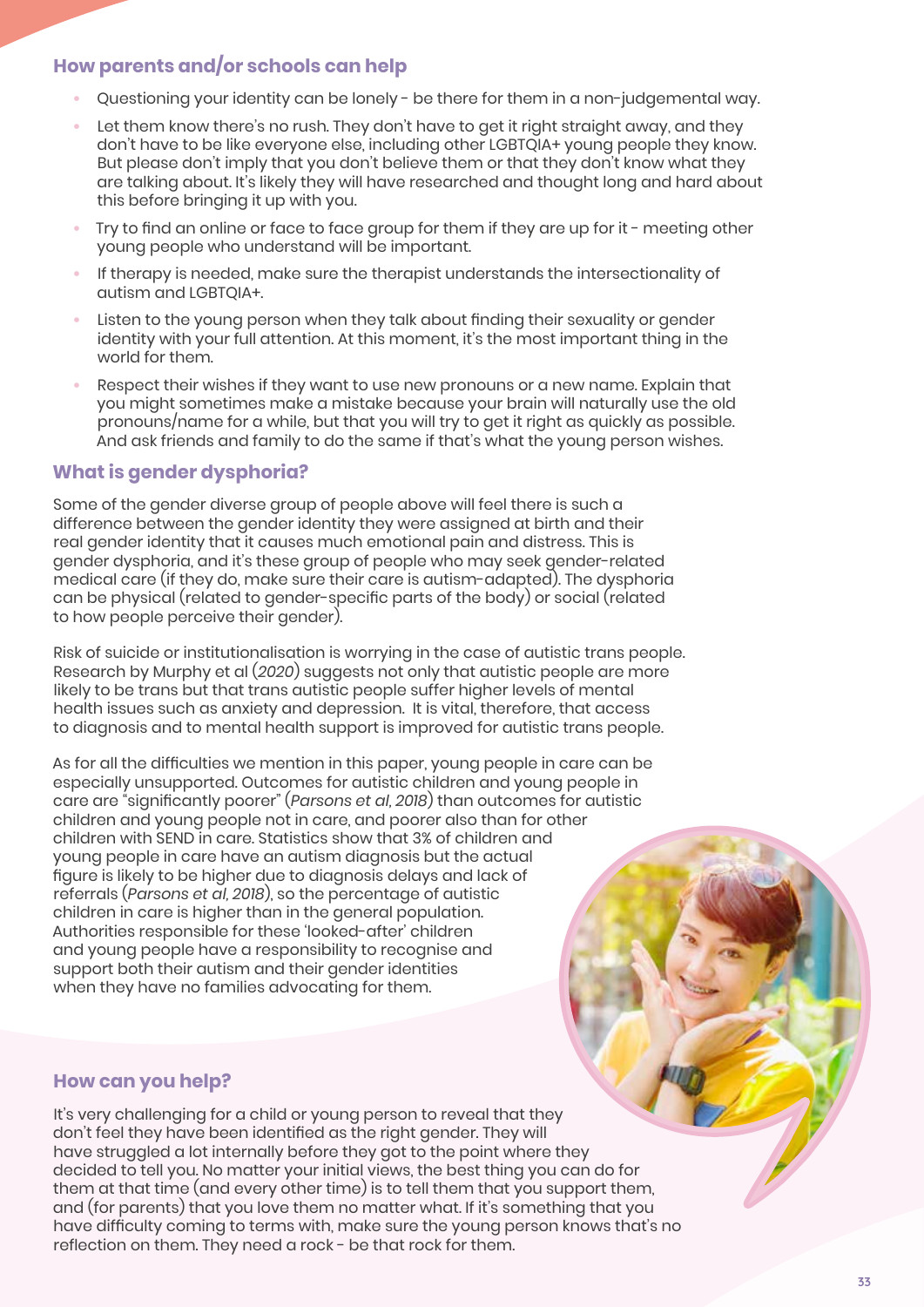# **The future**

Currently, the statistics for life outcomes for autistic people are very poor severely lessened in educational and employment, more likely to have mental health issues, even a significantly lower life expectancy. But these statistics come from a period where we really didn't know or understand much about autistic people, and where we weren't even recognising most people as autistic. In the last 20 years, diagnosis rates have jumped by 787% (*Russell et al, 2021*), and all those people who had gone and still go unrecognised weren't included in any statistics. They got jobs, got married and carved out relatively stable lives (though not perhaps without a need for support and accommodations). Including them in statistics going forward is going to transform statistical outcomes just as much as understanding and accommodating autistic people better and decreasing the stigma of being autistic.

The foreword to the National Autism Strategy (*DfE and DHSC, 2021*) states "We've never had a greater public awareness of hidden disabilities like autism." But while there is increased awareness that autism exists, and increased diagnosis, there is still a worrying gap in understanding how autism should be accommodated and supported in mainstream schools, and an alarming rise in the referrals to mental health services. We've all had our lives turned upside down by the pandemic, but the rapidly rising trends in mental health referrals and in extended absence from school were there before COVID and remain after. NHS England funding is being poured into pilots like the Keyworker pilot, working with young people who are in danger of admittance to Tier 4 CAMHS inpatient units, the Mental Health Services and Schools pilot which established links between local mental health services for children and young people and schools, and the Autism in Schools pilot which has rolled out around England and aims to increase understanding around the needs of autistic pupils in order to decrease referrals to Tier 4 mental health units. The fact that the educational environment can affect mental health can't be denied, but if we continue to ignore the 72% of autistic pupils in mainstream schools (a figure which is going to be deceptively low given that we are still diagnosing people too late) we are incubating a bigger mental health disaster.

We believe that autistic pupils need to be diagnosed before the transition to secondary school, which is a huge transition for any pupil but even more so for autistic pupils. We talked about why this transition was so important, and so traumatic, as part of a study in 2021 (*AGN, 2021*), and our Facebook group is full of families whose young people were diagnosed after this and bear the mental scars to prove it. If the government really wants to meet the target set in the National Autism Strategy of 'Improving autistic children and young people's access to education and supporting positive transitions into adulthood' by 2026 then there is much work to be done in providing earlier diagnosis for ALL autistic people, whether they present internally or externally.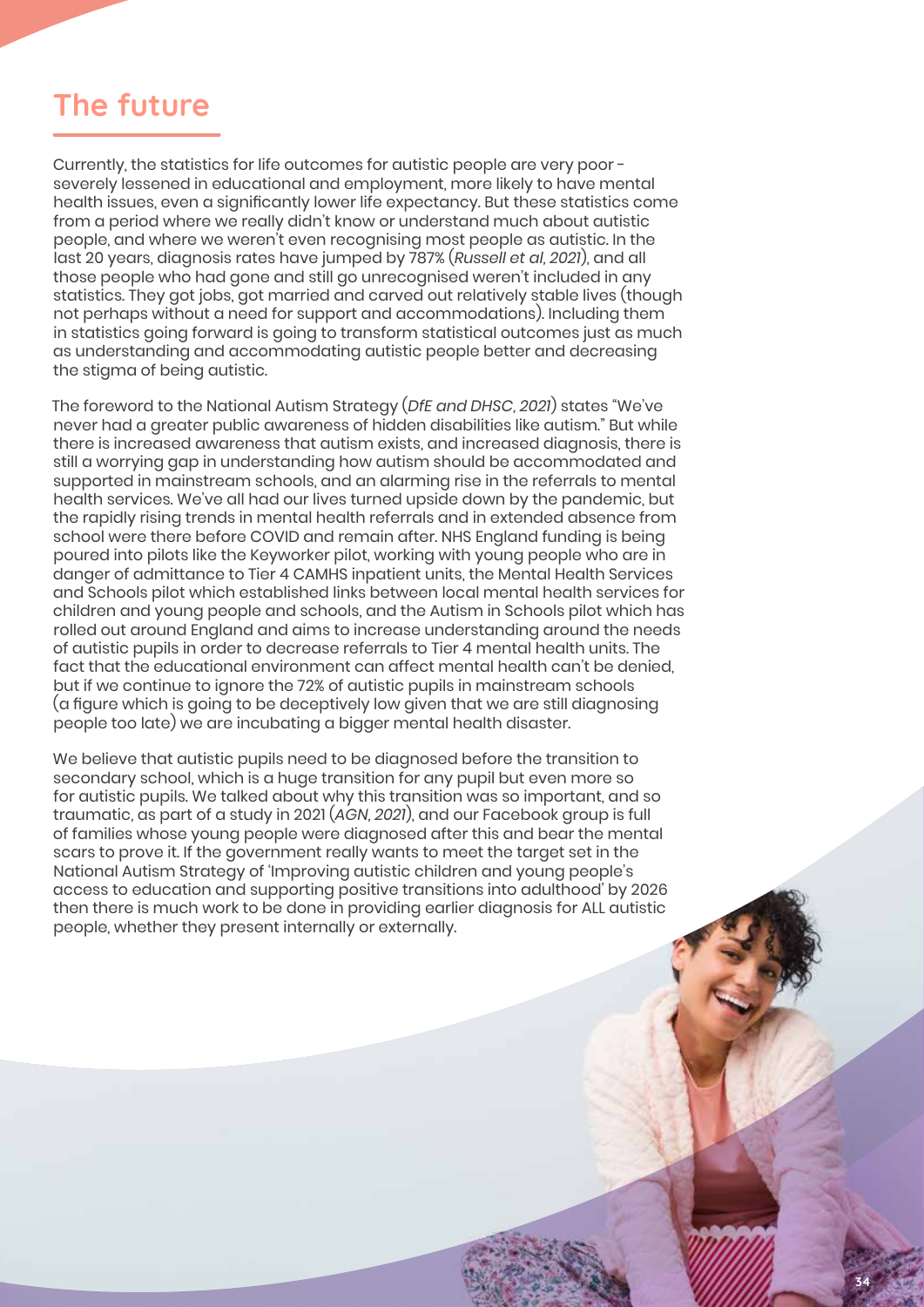# **What AGN would like to see happen**

- **•** Systemic change is required to address the dire outcomes of autistic girls and expected increase in the number of people identified as autistic – we need more government funding, appropriate research into supporting autistic people, widespread cultural understanding and acceptance of autism, co-production with autistic people and radical changes to and improvements in autism-appropriate service delivery.
- **•** Development of diagnostic criteria and diagnostic tools is needed which are appropriate to identify those with the more internal presentation of autism such as is common amongst autistic girls.
- **•** There is urgent need to reduce waiting lists for diagnosis of autism (NICE guidelines specify 13 weeks between referral and assessment).
- **•** In the internal presentation of autism, stereotyped characteristics of autistic behaviour such as lack of friends, flapping hands or a passion for train related trivia may not be apparent. Sensory or organisational issues may be as or more important than social issues. Look out for the quiet girl in the classroom, the one who has sensory issues with uniform, the one who cannot face the dinner hall or is overwhelmed when transitioning between lessons.
- **•** Schools should be designed so they are universally accessible to autistic children with or without a diagnosis, including for example sensory calm environment, explicit instructions and presentation of materials in ways accessible to children with different communication and processing styles. Autistic children should be encouraged to be themselves at school and harmless activities such as stimming should be permitted. The need for masking at school traumatises autistic people.
- **•** Autistic children are significantly more likely to be bullied at school. School staff need to proactively monitor and intervene. Do not tell a bullied autistic child to go and sort it out themselves. For this reason, and to remove the need to mask, we need to be working with a whole school approach to understanding and inclusion. Remove the bias and prejudice, and the stigma removes itself.
- **•** There is a need for widespread awareness training about autism and the internal presentation of autism. In particular, training needs to be given to teaching staff at Key Stage 1 and Key Stage 2 to support earlier recognition of children with an internal presentation of autism.
- **•** Transition to secondary school is a huge change for all children but especially so for autistic ones. It's vital that we can upskill to recognise pupils as autistic while they are at primary school so that nobody needs to make that traumatic leap unsupported. Once that happens, research within Autistic Girls Network Facebook group shows that breakdown (or what may be autistic burnout) generally happens by the February half term of Year 7, and anxiety-based absence from school is likely to follow.
- **•** Neurotypical people's lack of understanding can seriously harm autistic children. If a parent tells you their autistic daughter has meltdowns in the evening, take it seriously and work with the parents, do not tell the parents she must be OK because she is OK at school. Similarly, if the autistic child tells you they cannot bear a sensory stimulus, believe them, you probably do not understand their sensory world.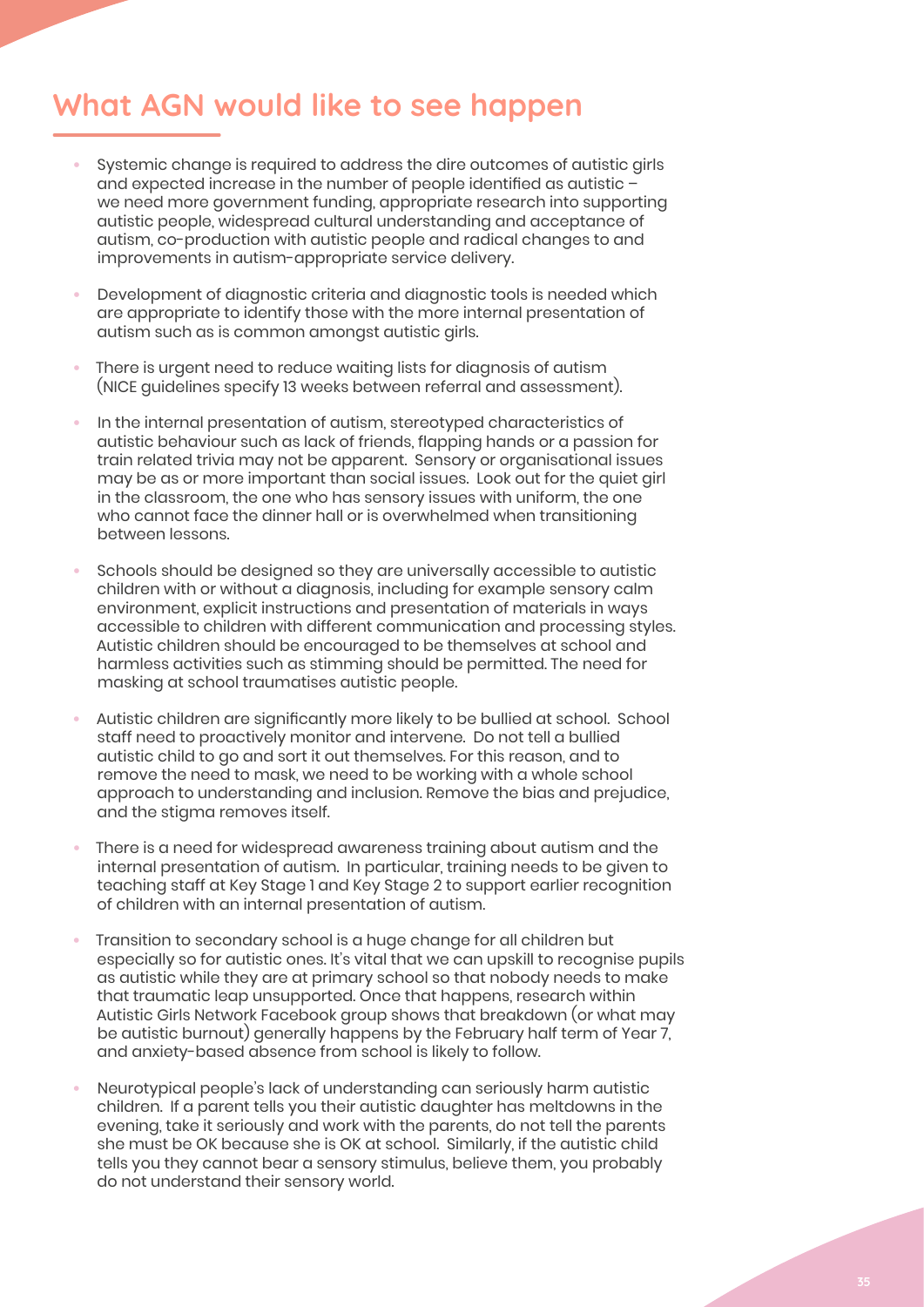# **What AGN would like to see happen** (continued)

- **•** A key tip for teachers is to use the autistic person's 'special interests' in teaching delivery – it is vital to work with rather than against the grain of an autistic child's attentional focus and processing style.
- **•** Reasonable accommodations for autistic people in examinations must go much further than the current expectations of additional time and availability of a reader. For example, examination boards must write the questions in a way accessible to autistic people so that the questions are clear, unambiguous and without the need to make inferences. Exam boards should employ neurodivergent proof-readers to sense-check exam papers.
- **•** Given the prevalence of co-occurring mental health conditions such as anxiety and depression, presence of these should trigger automatic investigation to see if autism is also present. Given the prevalence of eating disorders amongst autistic girls this should also be treated as a red flag. Diagnostic tools for anxiety and depression should be developed which have proven reliability for the way these conditions present in autistic girls. Holistic health services need to be developed and commissioned that can support people who are both autistic and have mental health issues.
- **•** Tailored sex and relationship education is needed for autistic girls. In addition, professionals and carers need to be aware that autistic girls are highly vulnerable to sexual abuse and take appropriate safeguarding steps.
- **•** More research co-produced with autistic people is needed on a wide range of topics including autism in girls, appropriate support packages, autistic wellbeing, ethnic diversity, aging, menstruation and menopause in autistic people, autism in non-binary children, interaction with doctors and other healthcare professionals and many other matters.
- **•** It is important that the full heterogeneity of autistic people is understood and supported effectively and that misleading stereotypes such as the autistic person as young, white, male, computer nerd are challenged.
- **•** We need to move from a pathological and deficit model to one that respects human diversity and autistic people's strengths and potential. Currently as a society we do not adequately understand what wellbeing and happiness look like for autistic people and it may well be different to what it is for non-autistic people. We need to go beyond fixing problems to actively help autistic people achieve wellbeing and happiness and fulfil their potential as autistic human beings.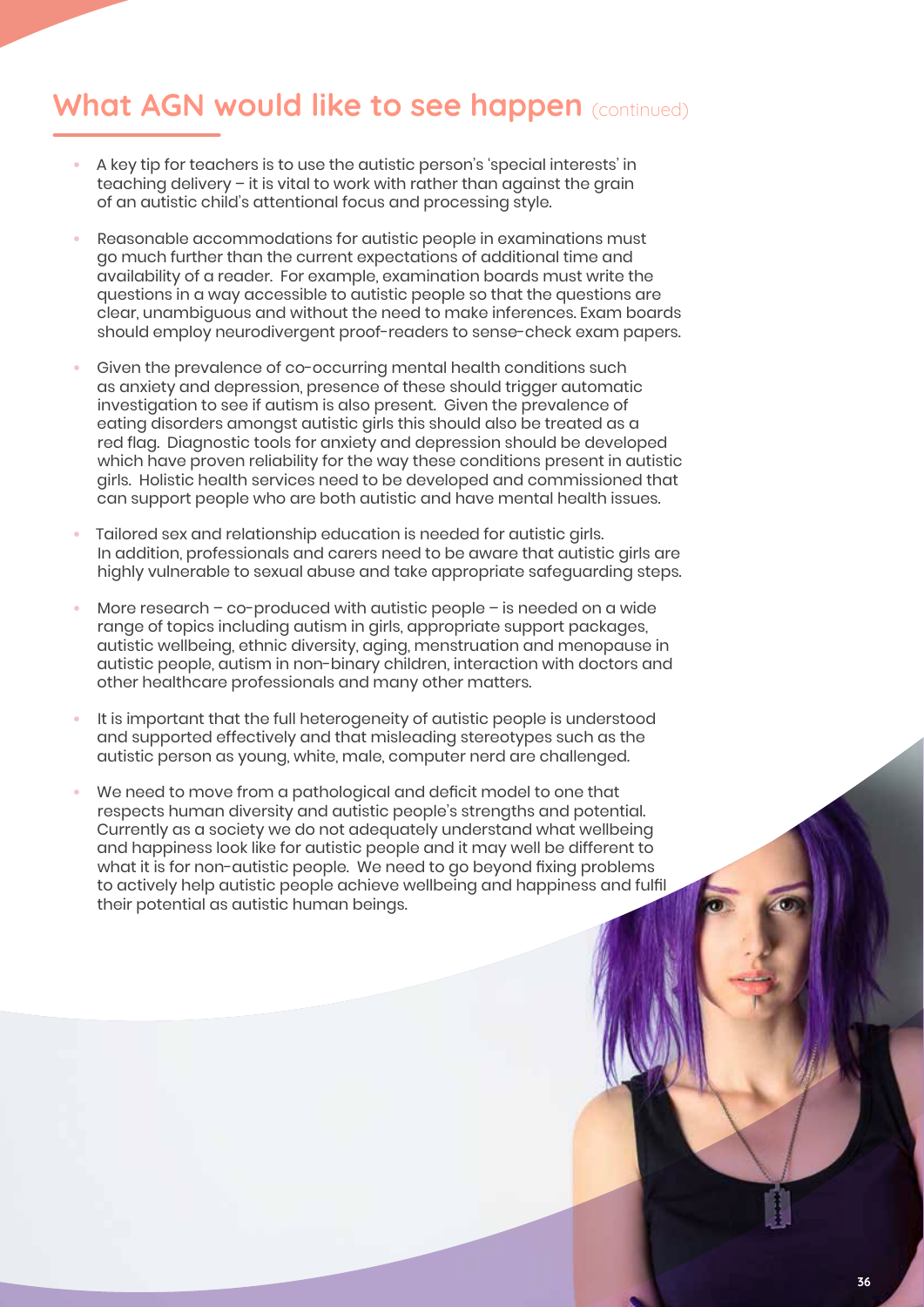# **References**

All-Party Parliamentary Group on Eating Disorders (2021) Breaking the Cycle: An inquiry into eating disorder research funding in the UK. https://beat.contentfiles.net/media/documents/APPG\_Research\_Funding\_inquiry\_report.pdf

Ambitious About Autism (2016) When will we learn?, London, UK: Ambitious About Autism.

Arcelus, J., Mitchell, A. Wales, J. and Nielsen, S. (2011) Mortality rates in patients with anorexia nervosa and other eating disorders: A meta-analysis of 36 studies Archives of General Psychiatry, 68 (7), 724-31.

Autistic Girls Network (2021) Some tips for a good transition from primary to secondary school for autistic pupils. https://autisticgirlsnetwork.org/school/some-tips-for-a-good-transition-from-primary-to-secondary-school-forautistic-pupils/

Babb, C., Brede, J., Jones, C., Elliot, M., Zanker, C., Tchanturia, K., Serpell, L., Mandy, W. and Fox, J. (2020) 'For me, the anorexia is just a symptom and the cause is the autism': Investigating restrictive eating disorders in autistic women Journal of Autism and Developmental Disorders, 50, 480-4296.

Babb, C., Brede, J., Jones, C., Elliot, M., Zanker, C., Tchanturia, K., Serpell, L., Mandy, W. and Fox, J. (2021) 'It's not that they don't want to access the support, it's the impact of the autism: The experience of eating disorder services from the perspective autistic women, parents and healthcare professionals Autism, 25 (5), 1409-1421.

Beat (2018) How many people have an eating disorder in the UK? https://www.beateatingdisorders.org.uk/getinformation-and-support/about-eating-disorders/how-many-people-eating-disorder-uk.

Begeer, S., El Bouk, S., Boussaid, W., Terwogt, M. and Koot, H. (2009) Underdiagnosis and referral bias of autism in ethnic minorities Journal of Autism and Developmental Disorders, 39 (1), 142-148.

Dattaro, L. (2020) Largest study to date confirms overlap between autism and gender diversity Spectrum News, 14 September 2020 https://www.spectrumnews.org/news/largest-study-to-date-confirms-overlap-between-autismand-gender-diversity/

Department for Education and Department of Health and Social Care (2021) The national strategy for autistic children, young people and adults: 2021 to 2026. https://www.gov.uk/government/publications/national-strategy-for-autisticchildren-young-people-and-adults-2021-to-2026/the-national-strategy-for-autistic-children-young-people-andadults-2021-to-2026

Diagnostic and Statistical Manual of Mental Disorders, (2013) American Psychiatric Society.

Happé, F., Mansour, H., Barrett, P., Brown, T., Abbott, P., & Charlton, R. (2016). Demographic and cognitive profile of individuals seeking a diagnosis of autism Spectrum disorder in adulthood Journal of Autism and Developmental Disorders, 46 (11), 3469–3480.

Hossain M, Khan N, Sultana A, Ma P, McKyer E, Ahmed H, Purohit, N. (2020) Prevalence of comorbid psychiatric disorders among people with autism spectrum disorder: An umbrella review of systematic reviews and meta-analyses Psychiatry Research. 287 (5), 112922.

Hull, L., Petrides, K. & Mandy, W. (2020) The Female Autism Phenotype and Camouflaging: a Narrative Review Review Journal of Autism and Developmental Disorders volume 7, 306–317.

Keating, C., Hickman, L., Geelhand, P., Takahashi, T., Leung, J., Schuster, B., et al. (2021) Global perspectives on autism acceptance, camouflaging behaviours and mental health in autism spectrum disorder: A registered report protocol. PLoS ONE 16 (12).

Kõlves, K., Fitzgerald, C., Nordentoft, M., Wood, S. & Erlangsen, A. (2021) 'Assessment of Suicidal Behaviors Among Individuals With Autism Spectrum Disorder in Denmark' JAMA Network Open 4 (1).

Leedham, A., Thompson, A. Smith, R. & Freeth, M. (2020) ''I was exhausted trying to figure it out': The experiences of females receiving an autism diagnosis in middle to late adulthood' Autism, 24 (1), 135-146.

Livingston, L. and Happé, F. (2017) Conceptualising compensation in neurodevelopmental disorders: Reflections from autism spectrum disorder Neuroscience & Biobehavioral Reviews 80 (9), 729-742.

Loomes, R., Hull, L. and Mandy, W. (2017) What Is the Male-to-Female Ratio in Autism Spectrum Disorder? A Systematic Review and Meta-Analysis Journal of the American Academy of Child and Adolescent Psychiatry 56 (6), 466-474.

Milner, V., McIntosh, H., Colvert, E. and Happé, F. (2019). A Qualitative Exploration of the Female Experience of Autism Spectrum Disorder (ASD) Journal of Autism Developmental Disorders 49, 2389–2402.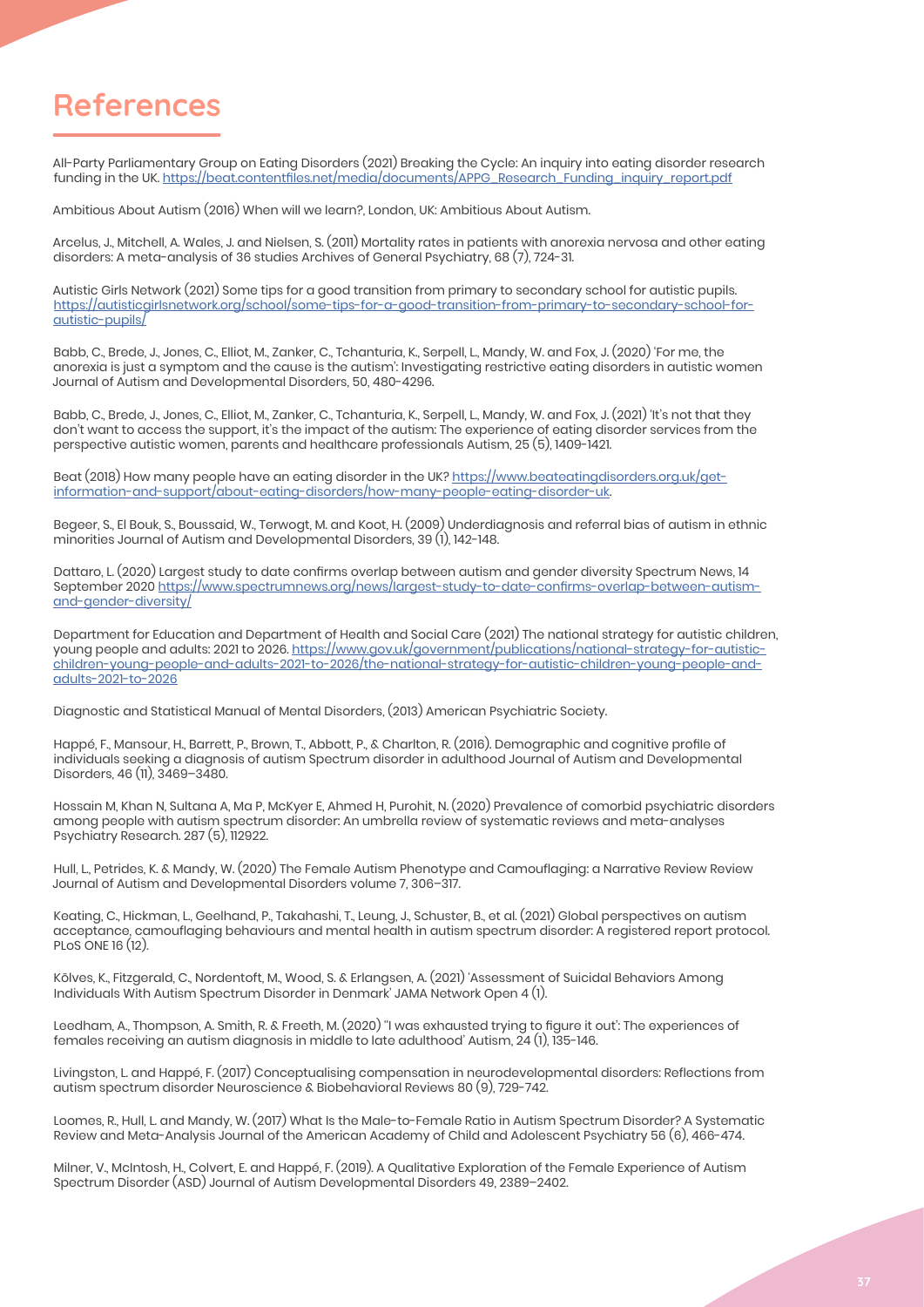Milton, D. (2018) The Double Empathy Problem National Autistic Society https://www.autism.org.uk/advice-andguidance/professional-practice/double-empathy

Mogensen, L. and Mason, J. (2015) The meaning of a label for teenagers negotiating identity: experiences with autism spectrum disorder Sociology of Health and Illness 37 (2), 255-269.

Morris, Z., Wooding, S. and Grant, J. (2011) The answer is 17 years, what is the question: understanding time lags in translational research Journal of the Royal Society of Medicine 104 (12), 510-520.

Murphy, J, Prentice, F., Walsh, R., Catmur, C. and Bird, G. (2020) Autism and transgender identity: Implications for depression and anxiety Research in Autism Spectrum Disorders, 69 (1), 101466.

Murray, F. (2019) Me and Monotropism: A unified theory of autism The Psychologist Aug 2019, 44-49.

National Institute for Health and Care Excellence (2017) Eating Disorders: Recognition and Treatment. https://www.nice. org.uk/guidance/ng69

North, G. (2021) Reconceptualising 'reasonable adjustments' for the successful employment of autistic women Disability and Society. https://doi.org/10.1080/09687599.2021.1971065

Parsons, S., McCullen, A., Emery, T., Kovshoff, H. (2018) Awareness within local authorities in England of autism spectrum diagnoses of looked-after children British Educational Research Journal 45 (1), 99-116.

Roman-Urrestarazu, A., van Kessell, R., Allison, C., Matthews, F., Brayne, C. & Baron-Cohen, S. (2021) Association of Race/ Ethnicity and Social Disadvantage With Autism Prevalence in 7 Million School Children in England JAMA Pediatrics 175 (6).

Russell, G., Stapley, S., Newlove-Delgado, T., Salmon, A., White, R., Warren, F., Pearson, A. and Ford, T. (2021) Time trends in autism diagnosis over 20 years: a UK population-based cohort study Journal of Child Psychology and Psychiatry, August 2021.

Schmidt, U., Adan, R., Böhm, I., Campbell, I.C., Dingemans, A., Ehrlich, S., Elzakkers, I., Favaro, A., Giel, K., Harrison, A. and Himmerich, H., 2016. Eating disorders: the big issue. Lancet Psychiatry 3 (4): 313–315.

Sedgewick, F., Hill, V., Yates, R., Pickering, L. and Pellicano, E. (2016) Gender Differences in the Social Motivation and Friendship Experiences of Autistic and Non-autistic Adolescents. Journal of Autism Developmental Disorders 46, 1297–1306.

Sedgewick, F., Hill, V., & Pellicano, E. (2019). 'It's different for girls': Gender differences in the friendships and conflict of autistic and neurotypical adolescents Autism, 23 (5), 1119–1132.

Simonoff E, Pickles A, Charman T, Chandler S, Loucas T, Baird G. (2008) Psychiatric disorders in children with autism spectrum disorders: Prevalence, comorbidity, and associated factors in a population-derived sample Journal of the American Academy of Child and Adolescent Psychiatry, 47(8), 921–9.

Sproston, K., Sedgewick, F. and Crane, L. (2017) Autistic girls and school exclusion: Perspectives of students and their parents Autism & Developmental Language Impairments. https://journals.sagepub.com/doi/10.1177/2396941517706172#

Straiton, D. and Sridhar, A. (2021) Short report: Call to action for autism clinicians in response to anti-Black racism Autism. https://doi.org/10.1177/13623613211043643

Tierney, S., Burns, J. and Kilbey, E. (2016) Looking behind the mask: Social coping strategies of girls on the autistic spectrum Research in Autism Spectrum Disorders 23 (3), 73-83.

Westwood, H. and Tchanturia, K. (2017) Autism spectrum disorder in anorexia nervosa: An updated literature review Current Psychiatry Reports, 19 (7), 41.

Wiggins, L. Durkin, M., Esler, A., Lee, L., Zahorodny, W., Rice, C., Yeargin-Allsop, M., Dowling, N., Hall-Lande, J., Morrier, M., Christensen, D., Shenouda, J. and Baio, J. (2020) Disparities in Documented Diagnoses of Autism Spectrum Disorder Based on Demographic, Individual, and Service Factors Autism Research 13 (3), 464-473.

Wing, L. (1981) Sex ratios in early childhood autism and related conditions Psychiatry Research, 5 (2), 129–137.